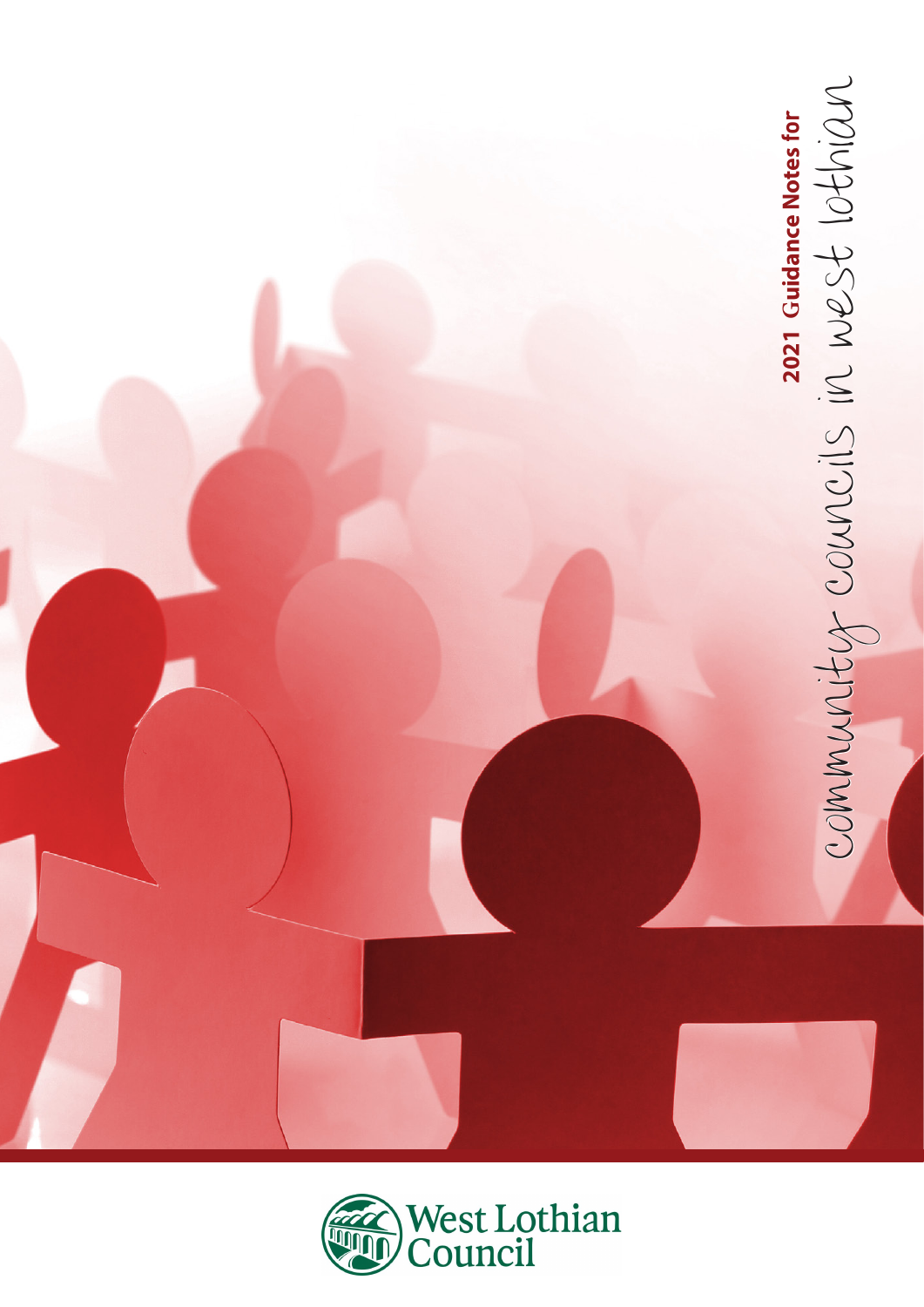# **WEST LOTHIAN COUNCIL**

# **COMMUNITY COUNCIL GUIDANCE DOCUMENTS**

| 1.  | Legal Liability of Community Councillors                                                                                                                                                                       | Page 2-3                                                                    |
|-----|----------------------------------------------------------------------------------------------------------------------------------------------------------------------------------------------------------------|-----------------------------------------------------------------------------|
| 2.  | <b>Governance Structure</b>                                                                                                                                                                                    | Page 4-5                                                                    |
| 3.  | <b>Appointment of Additional Members</b>                                                                                                                                                                       | Page 6                                                                      |
| 4.  | <b>Filling of Vacancies</b>                                                                                                                                                                                    | Page 7                                                                      |
| 5.  | <b>Role of Community Councillors</b>                                                                                                                                                                           | Page 8                                                                      |
| 6.  | <b>Role of Office Bearers</b>                                                                                                                                                                                  |                                                                             |
|     | Chair<br>$\bullet$<br><b>Formal Role and Enabling Role</b><br><b>Vice Chair</b><br>$\bullet$<br>Treasurer<br>$\bullet$<br><b>Model Audited Accounts</b><br>$\bullet$<br>Secretary<br><b>Planning Secretary</b> | Page 9<br>Page 10<br>Page 11<br>Page 11<br>Page 12-13<br>Page 13<br>Page 14 |
| 7.  | <b>Control of Finance</b>                                                                                                                                                                                      | Page 15                                                                     |
| 8.  | <b>Community Councils and Planning</b>                                                                                                                                                                         | Page 16-24                                                                  |
| 9.  | Understanding and Achieving Community Engagement                                                                                                                                                               | Page 25                                                                     |
| 10. | Consulting with your Local Area                                                                                                                                                                                | Page 26-27                                                                  |
| 11. | Campaigning on the Issues                                                                                                                                                                                      | Page 28                                                                     |
| 12. | <b>Representing your Community</b>                                                                                                                                                                             | Page 29                                                                     |
| 13. | Improving and Encouraging Youth Membership                                                                                                                                                                     | Page 30                                                                     |
| 14. | Training and Development of Community Councillors                                                                                                                                                              | Page 31                                                                     |
| 15. | Joint Forum of Community Councils in West Lothian                                                                                                                                                              | Page 32                                                                     |
|     | 16. Equality and Diversity                                                                                                                                                                                     | Page 33-36                                                                  |
| 17. | <b>Nomination Forms</b>                                                                                                                                                                                        | Page 37-43                                                                  |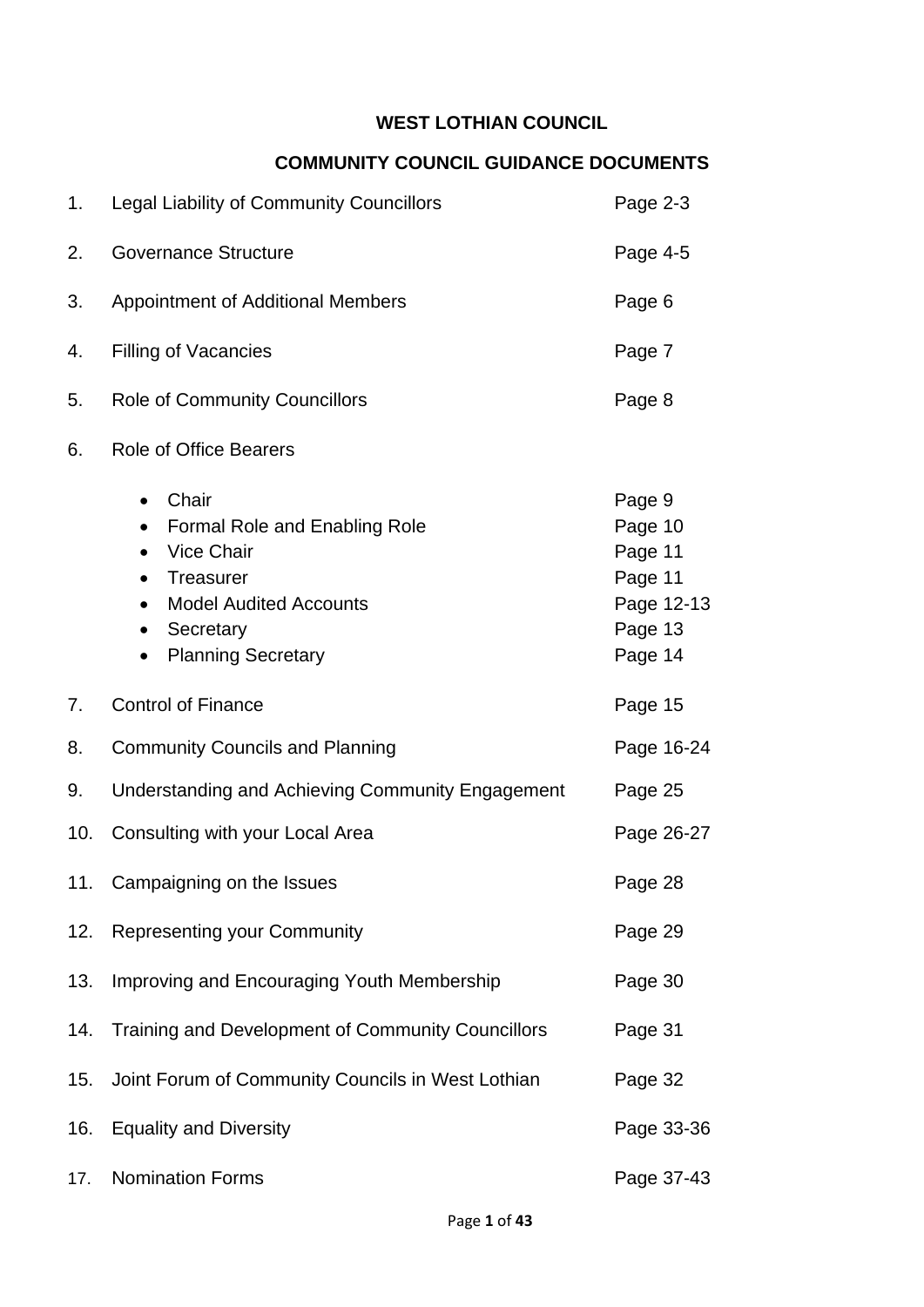# **SECTION 1 – LEGAL LIABILITY OF COMMUNITY COUNCILLORS**

It is important that community councillors are aware of their legal liabilities and these are explained in the section below. In addition, West Lothian Council is keen to support community councils in this and will happily provide legal advice and clarification.

### **Legal Status**

Community councils were created as part of the Local Government (Scotland) Act 1973 but their legal status is not defined anywhere in legislation. Although they are described as "statutory" they do not have any rights or protection as an organisation, in the same way as a local authority does.

This means that a community council is seen as a collection of individual elected community councillors. So if any liability is incurred by the community council, this can fall personally or collectively on the individual community councillors. It is in the same sort of position as a club or voluntary organisation.

In recognition of this situation, West Lothian Council arranges insurance to cover all community councils to provide basic cover for common risks. However, all community councils and individual community councillors in West Lothian should always conduct their business in a responsible fashion and be aware that their actions could have potential legal liabilities – both personal and collective.

It should be remembered that a community council can only act collectively. The law does not give individual community councillors any special place to act independently.

#### **An illustration of risk and ways to avoid or reduce them**

A court case from 2009/10 shows the potential problems which can arise without giving proper consideration to risks and liabilities (Perman v Members of Largs Community Council).

A former Community Councillor sued the current members of the Community Council for payment of over £8,000.00. He claimed that he had loaned that money to the Community Council to allow it to investigate and pursue a legal issue relating to Common Good Assets. He asked the court to order the community council to pay the money back to him when it decided not to pursue the matter any further. He lost his case after the court had heard days of evidence. The claim was taken against the Community Councillors collectively, and not against the community council, since it had no standing as a separate legal body.

The court decided that there had been no loan made at all, and even if there had been a load made then only those who were community councillors at the time would have been liable to pay it back.

Some of the lessons to be learned from the circumstances of the case and the Sheriff's decision are as follows:-

- Liability of Community Councillors for the debts of the Community Council is personal and is shared amongst those who were incurred the debt. In that respect, Community Councillors are no different to members' clubs or associations or societies.
- That personal liability covers only debts taken on while they are community councillors. They have no liability for debts incurred before or after they take up their positions.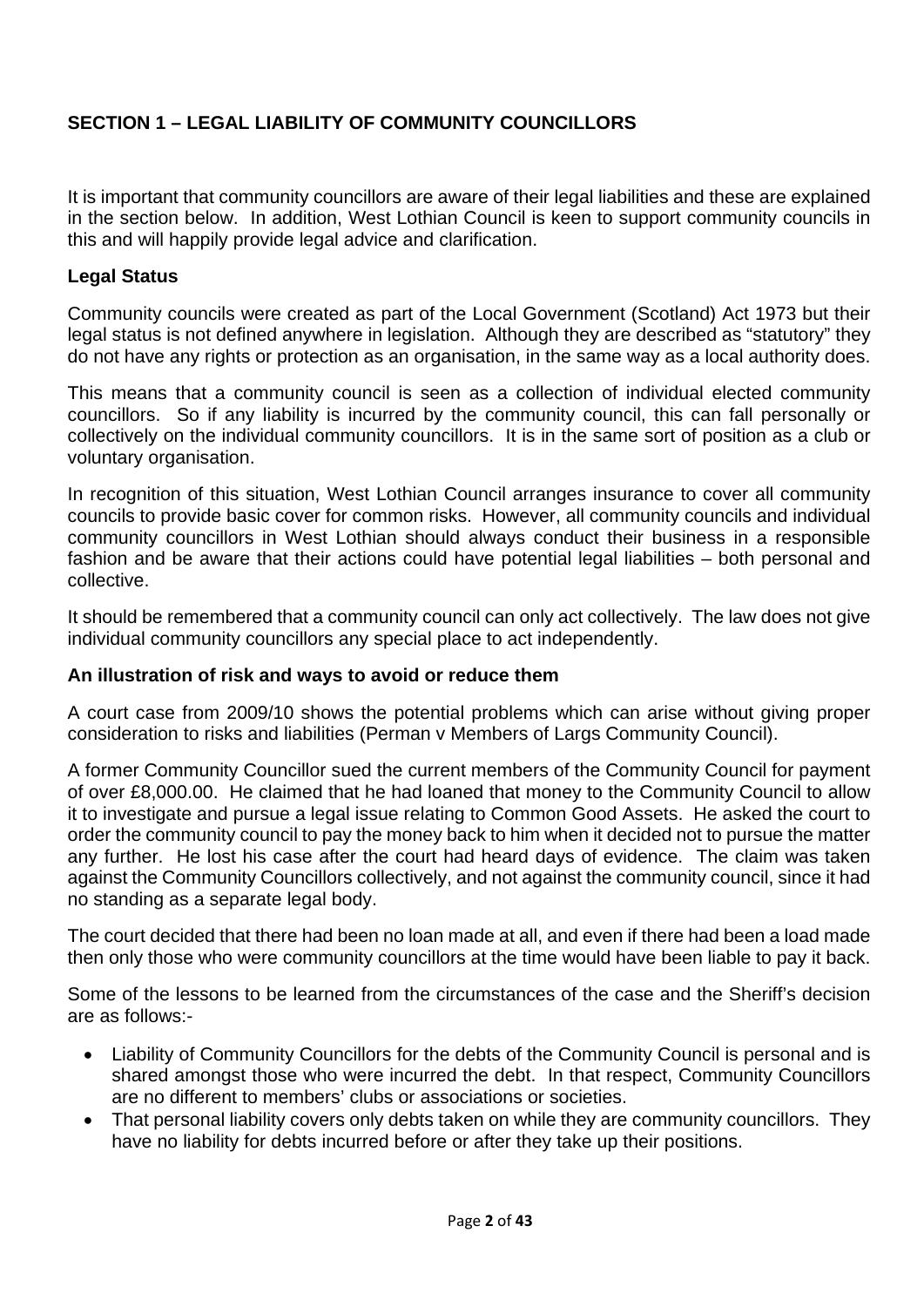- Minutes of meetings should record the whole proceedings. Business should not be deliberately omitted, so that there is a clear and proper record of the entire proceedings and decisions.
- If there are genuine reasons for not wishing business to be dealt with and recorded publicly, then business can be dealt with in private, subject to the terms of the relevant Scheme, Constitution,/Standing orders and Code of Conduct.
- If a liability is to be taken on then the amount of money involved and the purpose should be clearly minuted.
- Important decisions cannot and should not be taken at informal meetings or unrecorded meetings amongst only some of the community councillors.
- If some authority is to be given to one or some Community Councillors to do something on behalf of the whole Community Council then that authority should be given at a Community Council meeting and it should be clearly recorded exactly what they are being authorised to do.
- Any action taken under that sort of authority should be reported back to a Community Council meeting and minuted.
- Treasurers should be scrupulous in the records they keep to ensure that all transactions are fully recorded and vouched.
- Treasurers and other office bearers should ensure that they are aware of the content of documents they sign, of the reason for money being received or spent, and should ensure that authority has been given by the Community Council for payments to be received and made.

### **Potential Development of Activities and Liabilities**

It is possible that Community Councils might wish to develop themselves further – for example, undertake projects, development work, become employers of staff, or take advantage of policies and developing legislation in relation to community empowerment. The Community Council could then be moving away from the statutory powers of community councils and the financial framework guaranteed by West Lothian Council. This may result in the community councillors moving into areas where they might be personally liable for different risks and liabilities. If developments of this nature are being considered, then community councils and community councillors should discuss these with West Lothian Council before proceeding, and even take independent legal advice.

The main community council objective of representing community views is clear, but the Act also makes provision for the possibility of action in the interests of the community. However, the power to take such action is not clear cut – so if a significant change of purpose is proposed, community councils should take the advice of West Lothian Council and clarify the legal circumstances before embarking on any activity.

#### **Insurance Liability Cover**

A scheme of insurance liability cover has been arranged. The insurance cover becomes effective upon the local authority advising the insurance underwriter of the establishment of a community council.

The liability cover provided by community council insurance policies is linked to the original remit of community councils. However, it can be much wider and can be adapted to suit new activities as and when required. Examples include procuring equipment/buildings and holding community events.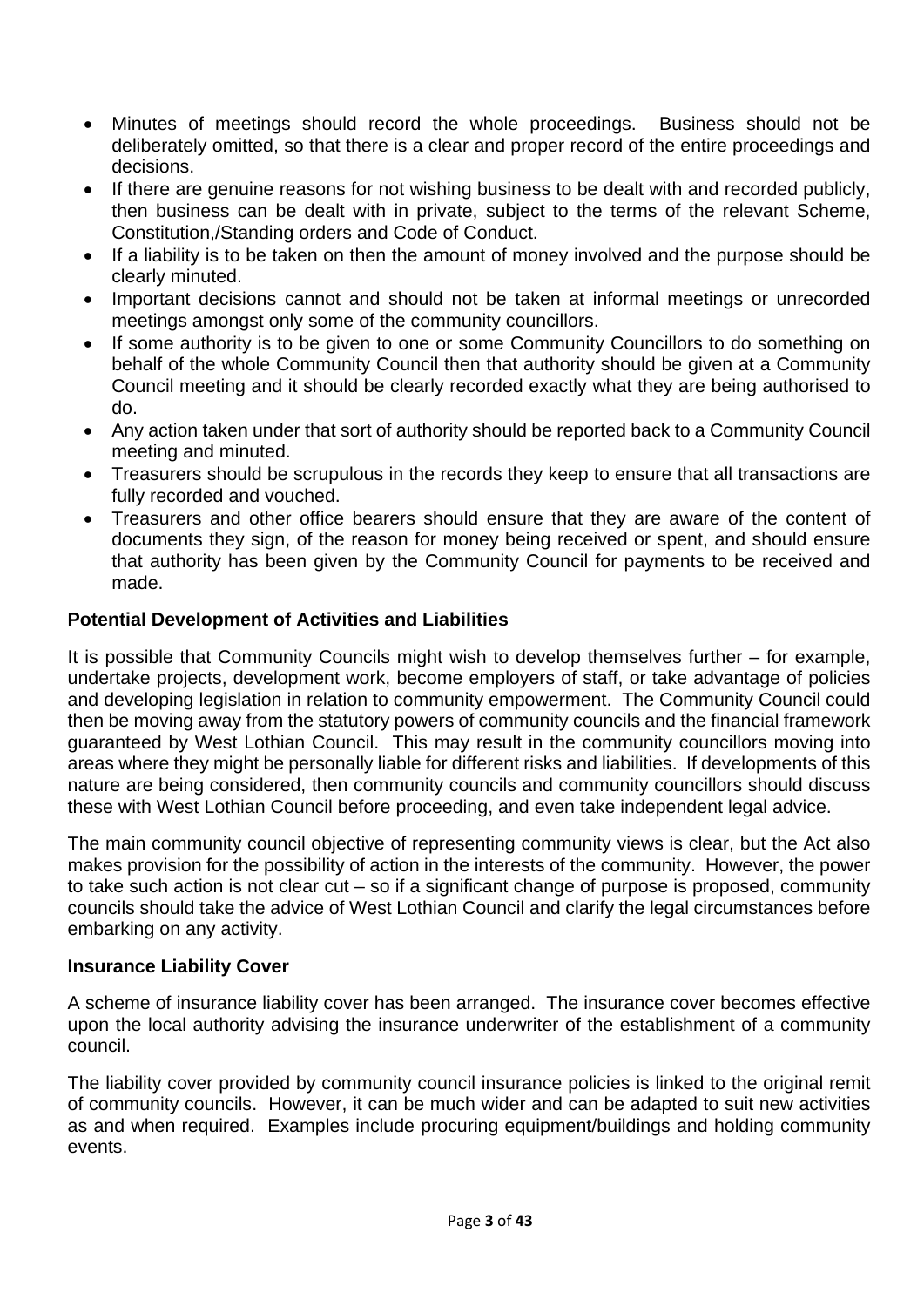West Lothian Council can provide community councils with advice and support in regards to the insurance requirements of their group needs. However, West Lothian Council cannot instruct changes with the insurers on a community council's behalf. In order to comply with GDPR with regards to personal data and to meet the regulatory requirements of the Financial Conduct Authority, the insurers will only take instruction to alter a policy from the insured party, i.e. the community council. This means that individual community councils have their own policy which can be altered by them in consultation with the insurers to suit the individual needs of their groups activities.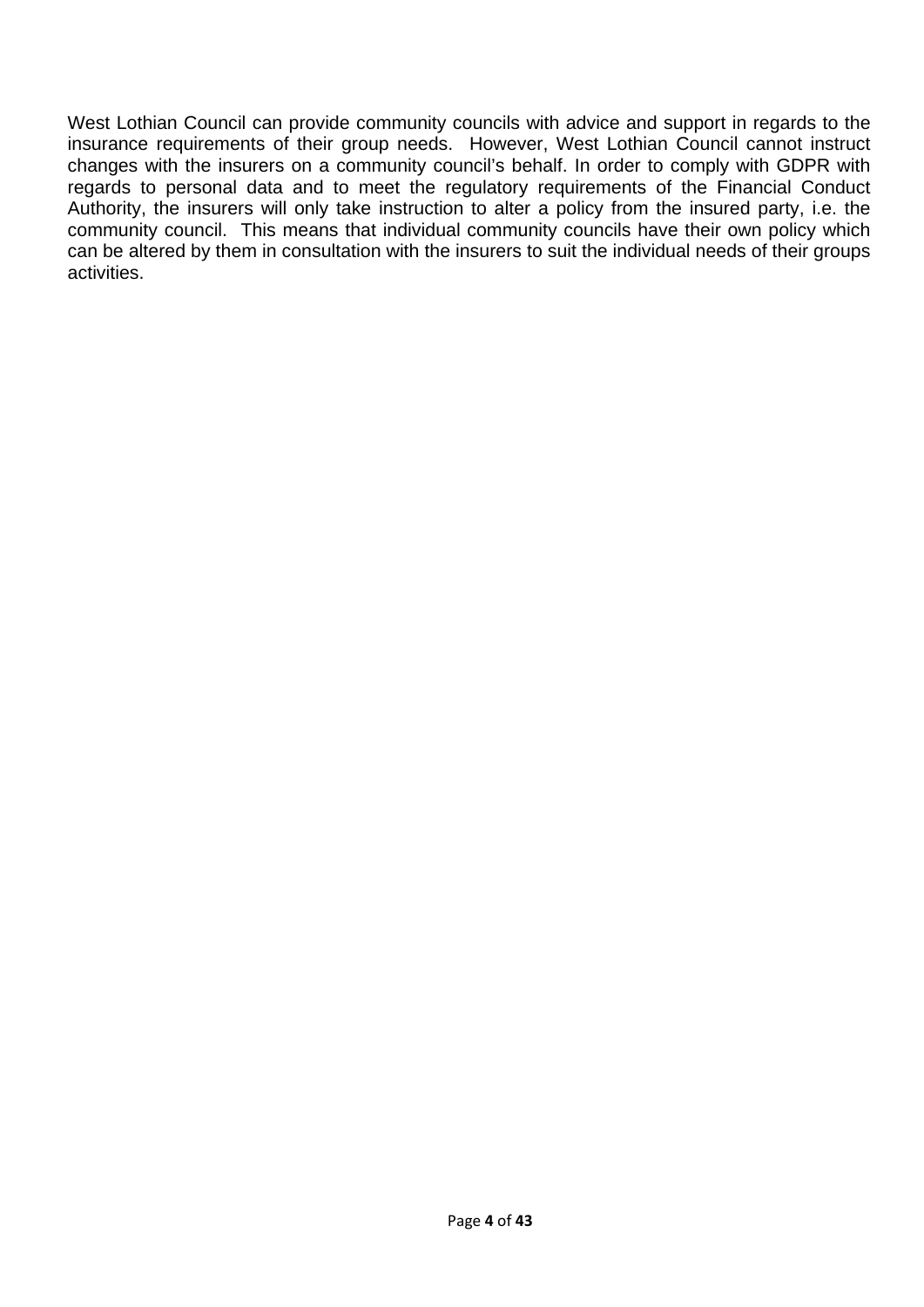# **SECTION 2 - COMMUNITY COUNCIL GOVERNANCE STRUCTURE**

### **Introduction**

This governance structure has been developed in compliance with clause 10 of the Constitution. The standard requirements for governance being a statement of the responsibilities of committees and the rules and procedures for making recommendations, in a manner conducive to examination.

Clause 10 of the Constitution (Committees of the Community Council) states:

*The Community Council may appoint representatives to committees of the community council and shall determine their composition, terms of reference, duration, duties and powers.*

Committees can be both permanent standing groups of the Community Council and task orientated temporary groups charged with undertaking a specific assignment. Committees will use their best endeavours to submit a written report to community council members five days before the community council meeting.

### **Composition**

Committees will comprise not less than 4 members and include at least two members of the community council. A community council member may join any number of committees. The membership of committees will be approved by the community council and recorded in the Community council minutes.

In addition to members of the community council, committees may include:

- Ex-Officio Members (elected members of the local authority and members of the Scottish, United Kingdom and European parliaments),
- Associate Members (those appointed to the Community Council for a specific skill, knowledge or for specific projects/issues)
- Any other representative of a community group but not a member or associate member of the community council or a named member of the public or a consultant with relevant skills, knowledge and a willingness to participate in the committee in accordance with the Scheme and Constitution of the community council.

#### **Terms of Reference, Structure, Purpose and Duties**

The terms of reference will be decided by the community council and recorded in the minutes. Each committee will decide its structure, purpose and scope of work; and any subsequent changes thereto, and present these for approval to a meeting of the community council. In deciding the scope of work, the committee must estimate the anticipated expenses of the committee and its members. A maximum budget will be agreed for each committee by the community council. No expenses shall be incurred without the prior approval of the community council.

#### **Duration**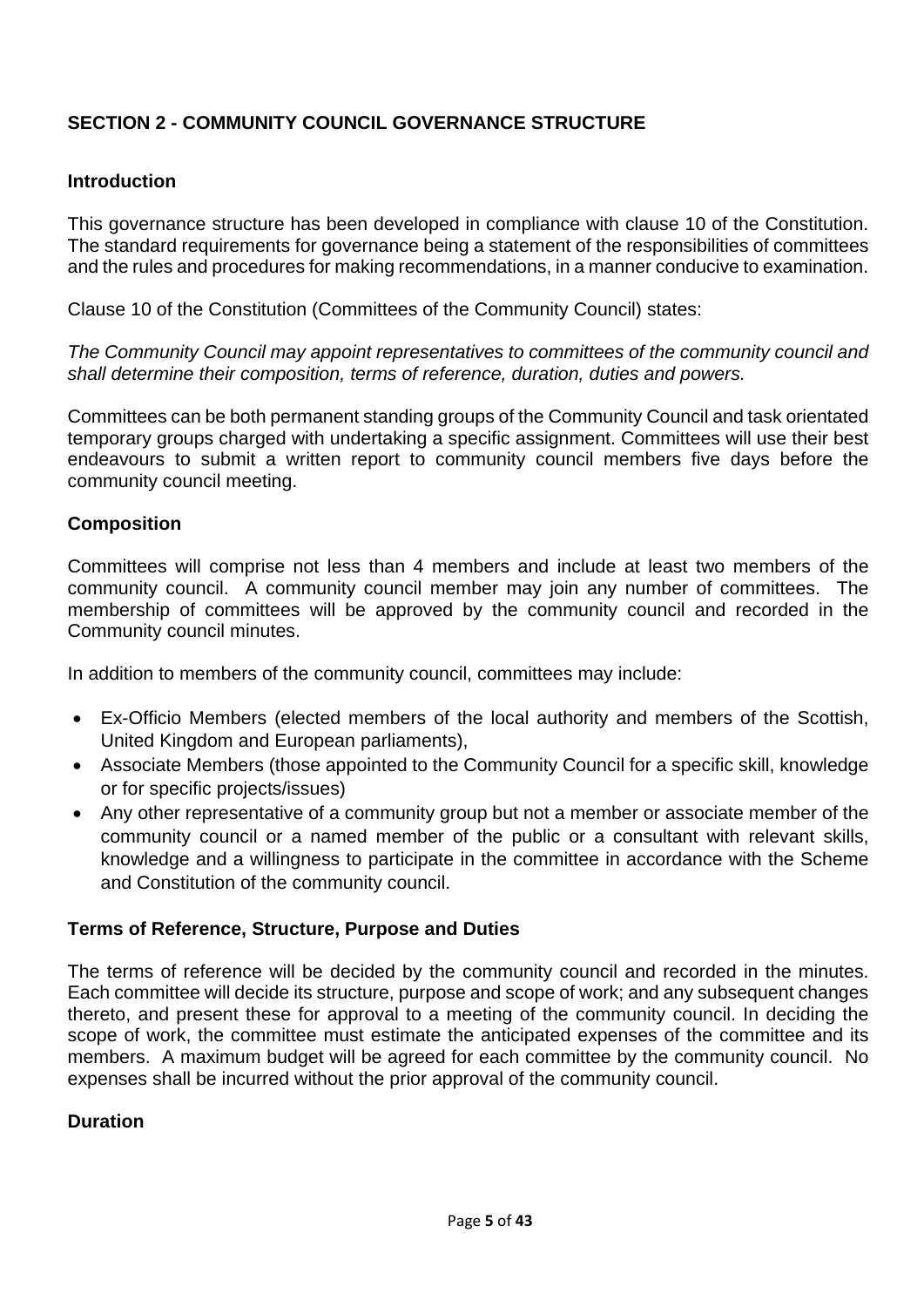Committees may be permanent standing groups or task orientated temporary groups undertaking a project which has a commencement and completion date. The community council may form, rename, combine or discontinue a committee at any meeting.

### **Powers and responsibilities**

The following powers are conferred on committees:

- Committees will determine their own meeting regime
- Committees will provide minutes of each meeting
- Members of committees are not permitted to express an opinion or enter into formal communication with a person or organisation as a representative of that committee without the prior approval of the community council. Note: prior approval can be assumed where the proposed opinion or communication is circulated to all members of the community council and no dissent is received from any member within 4 days.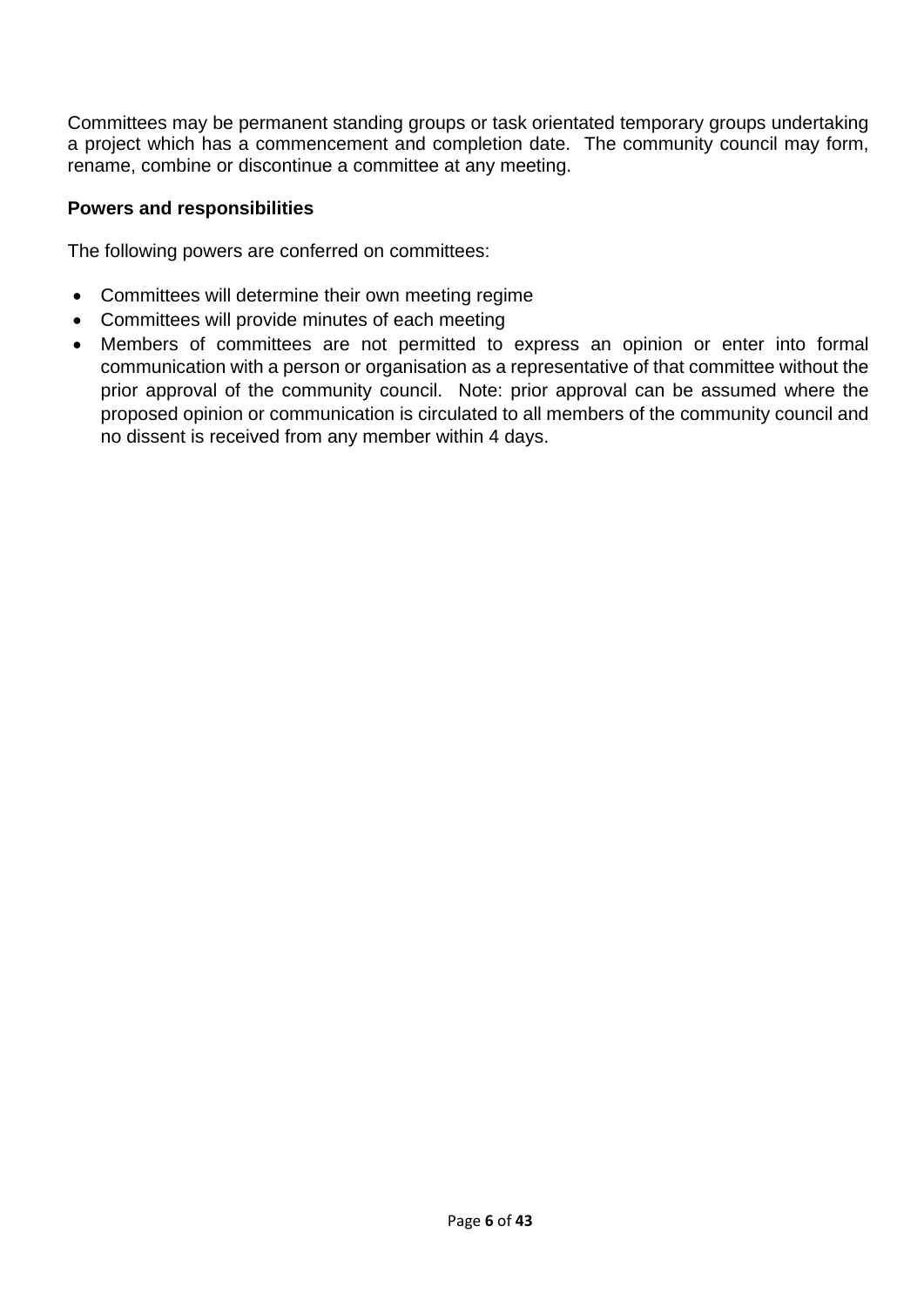## **SECTION 3 – APPOINTMENT OF ADDITIONAL MEMBERS**

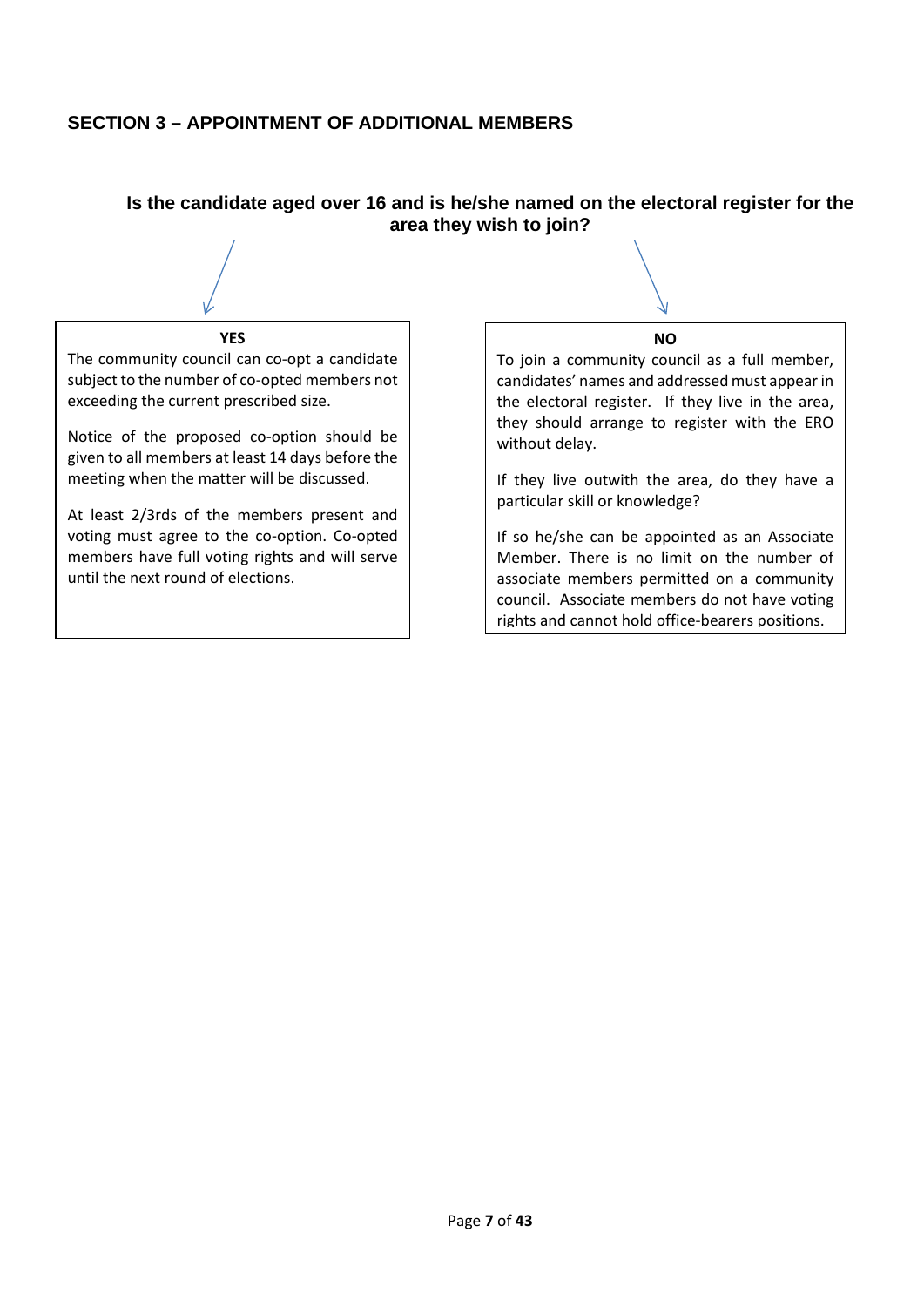# **SECTION 4 - FILLING OF VACANCIES**

Casual vacancies on a community council may arise in the following circumstances:-

- $\triangleright$  When an elected community council member submits his/her resignation
- $\triangleright$  When an elected member ceases to be resident with the community council area
- $\triangleright$  When an elected member has his/her membership disqualified

Should a vacancy or vacancies arise on a community council between elections, it shall be a requirement that the community council undertake appropriate arrangements to fill the vacancy by co-option, in consultation with the local authority. However, should circumstances arise that lead to the number of elected community councillors falling below the minimum of 4 members, the local authority shall be informed, and shall offer advice and assistance for advertising for additional members as described within West Lothian Council's Community Council Guidance Notes.

Co-opted members must be eligible for membership of the community council as detailed in Section 5 of the Community Council Scheme. They must be proposed, seconded and elected onto the community council by a two-thirds majority of the elected community councillors present and voting. Such co-opted members shall have full voting rights and will serve until the next round of elections. Notice of any proposed co-option procedure is required to be intimated to all of that community council's members at least 14 days prior to the meeting when the matter will be decided.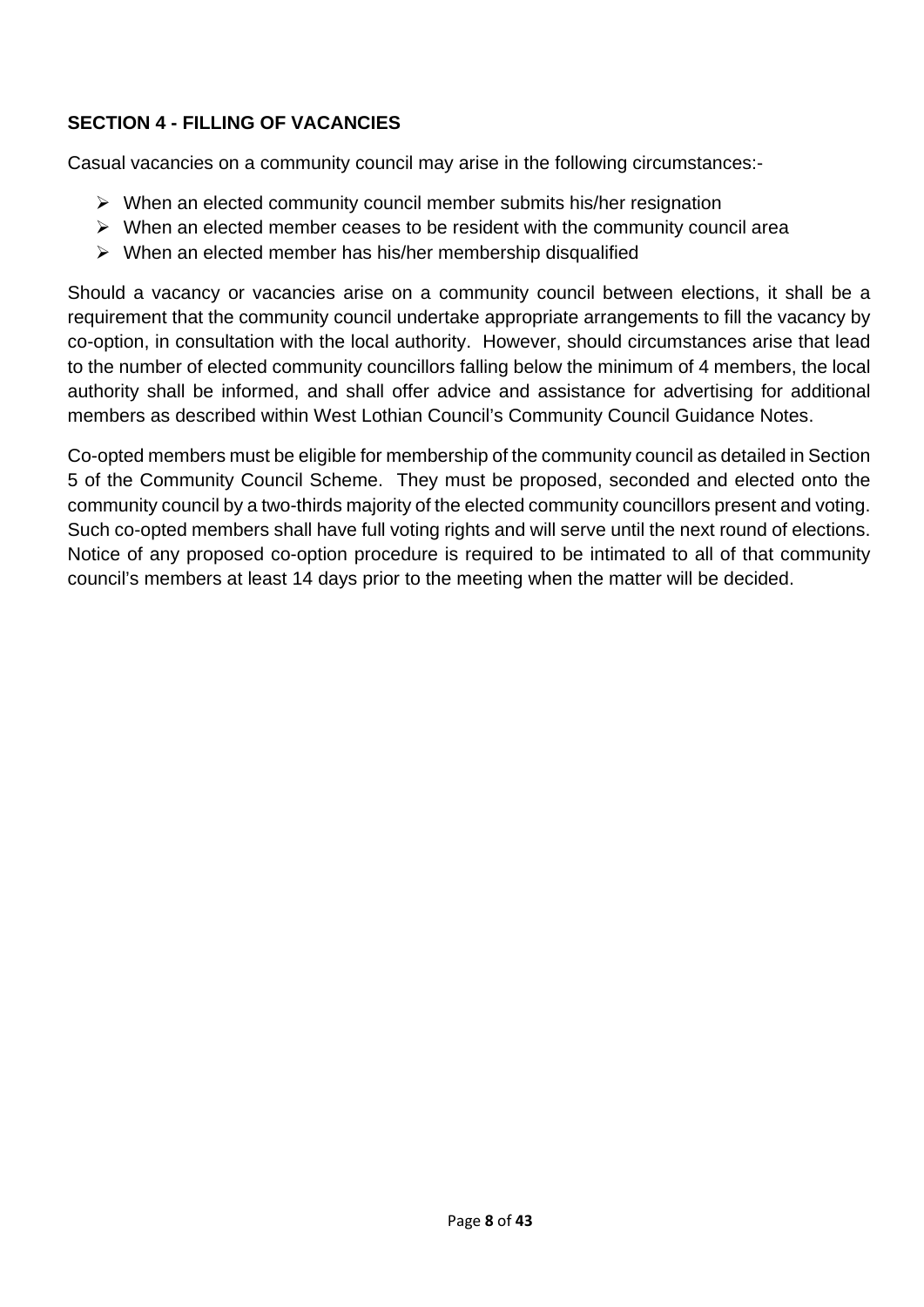# **SECTION 5 - ROLE OF COMMUNITY COUNCILLORS**

As a community councillor, it is important that you recognise from the outset that you are required to play a role in your community. This means not simply offering your own views and opinions on local issues, or taking decisions that are based on your own self-interest.

The role of the community councillor is one that requires you to represent the view of your community, or your section of the community. In practice, this will involve discussing issues with people in the community to clarify their views and assess the strength of their feelings on different topics.

It is also a good idea to encourage people to bring issues to you so that you can take them up at community council meetings. Try to check out the facts, however, before taking matters to the community council, and if there are two sides to the story, make sure both of them are put forward. There is little point in taking up time at a meeting to discuss problems that are based simply on misunderstandings or misrepresentations of the facts.

At some point, it may be that you will find some conflict between your own personal view and interests and those of the community that you are representing. If such a situation arises, try to make sure that the views of the community take precedence. Experience shows that if the views of the individuals of the community council are allowed to take priority then the community will very quickly lose confidence in the community council and its work may subsequently be devalued.

In some instances, it may be necessary and appropriate to declare an interest in the matter under discussion and withdrawn from that debate and decision-making.

The task of any community council is to identify the needs and aspirations of its community and to take decisions that will lead to appropriate action in that community. At some point this might involve setting priorities on the competing or conflicting needs of different sections of the community.

Competition and conflict are normal in any community, so you shouldn't think of them as something that can be altogether avoided. What is important is that you approach competition or conflict in a fair and reasonable manner. This means taking a balanced view of your community's needs and aspirations and giving a fair hearing to representatives from different interest groups in your community. In particular, you should try to avoid being influenced by prejudice or bias, whether in the sphere of race, religion, gender or any other of the "labels" which get attached to people and local issues.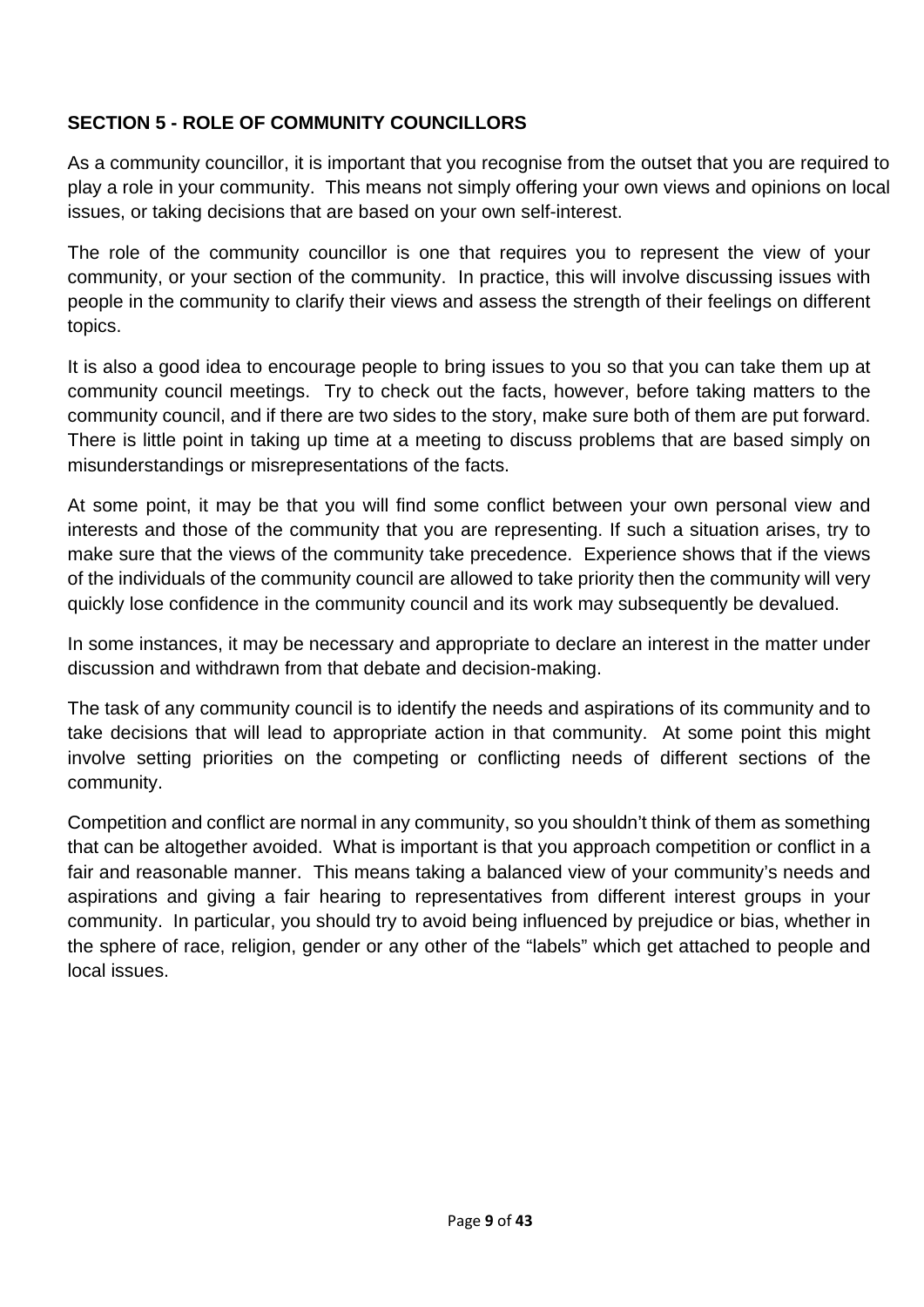# **SECTION 6 - ROLE OF OFFICE BEARERS**

#### **1. The Role of the Chair**

The Chair has perhaps the most important single role to play in ensuring that community council meetings run smoothly. However, even a good Chair will find the task exhausting unless all the members of the community council give the role appropriate respect and support.

The Chair is elected in accordance with the rules set out in the Scheme and the community council Constitution and Standing Orders.

The Chair's job is to make sure that decisions are taken on all of the items that are on the agenda. In practice, this usually means that the Chair will have to make judgements about how much time to allocate to each agenda item. It also means that he or she may occasionally have to bring speakers back to the agenda and generally encourage people to make their contributions brief and to the point.

In regular meetings, the role of the Chair is a formal one: all speakers will be expected to address their comments through the Chair. This helps the Chair to keep control of the discussion. In meetings, where proceedings need not be so formal, the Chair may be content to simply steer the general direction of discussion – this may be described as an enabling role. The extent to which a Chair adopts one or the other of these will be dependent upon the circumstances at a particular time or occasion. Some of the characteristics of these two approaches are set out below.

Most important of all, the Chair is expected to know the rules by which the community council functions and ensure that at all stages of its work, the community council is operating in accordance with any procedures that are set down. In this context, the Chair may be called upon to act as an arbiter when there is a disagreement about how the rules should be interpreted.

It is important to recognise that the Chair's role extends outwith the meeting itself. The Chair may be called upon to act on behalf of the community council between meetings, or to represent the community council in dealing with outside bodies. This role may also be delegated to the community council to other office bearers or members.

Very often, the Chair is seen as the official spokesperson for the community council and must be seen as authoritative and fair in all of their dealings with outside bodies, groups, individuals and the press.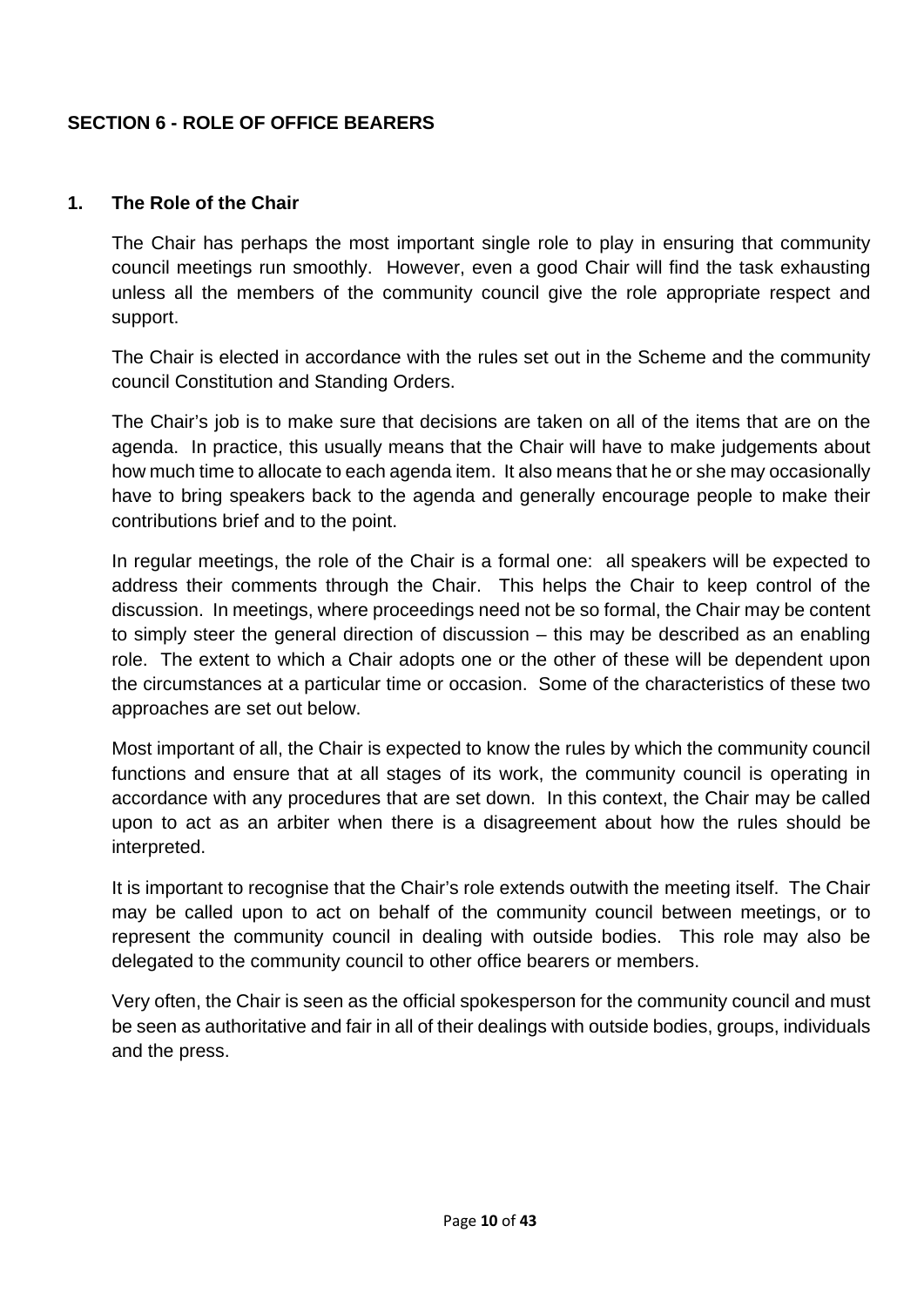# **2. Formal Role and Enabling Role**

During meetings, the Chair can be described as having two main roles – formal and enabling. The following table details the various elements of these two roles:-

| <b>THE FORMAL CHAIR</b>                                             | <b>THE ENABLING CHAIR</b>                                                                              |  |  |
|---------------------------------------------------------------------|--------------------------------------------------------------------------------------------------------|--|--|
|                                                                     |                                                                                                        |  |  |
|                                                                     | General role and responsibilities                                                                      |  |  |
| Ensure fair play                                                    | Have an overview of the ask/goals of the<br>meeting                                                    |  |  |
| Stay in charge                                                      | Help to clarify goals                                                                                  |  |  |
| Remain neutral                                                      | Help the group to take responsibility for<br>what it wants to accomplish and to carry<br>out its tasks |  |  |
| Have little emotional investment                                    |                                                                                                        |  |  |
|                                                                     | <b>Agenda and timekeeping</b>                                                                          |  |  |
| Open the meeting                                                    | Run through the agenda at the beginning<br>and get the meeting's approval for it                       |  |  |
| Introduce all agenda items                                          | Arrange in advance for someone to<br>introduce each agenda item                                        |  |  |
| Be familiar with all agenda items                                   | <b>Update latecomers</b>                                                                               |  |  |
| Get through the agenda in allotted time                             | Keep track of the time                                                                                 |  |  |
| Evaluate how the meeting went                                       |                                                                                                        |  |  |
|                                                                     | <b>Discussion</b>                                                                                      |  |  |
| Select speakers                                                     | Encourage and help all to participate                                                                  |  |  |
| Summarise discussion                                                | Encourage expression of various views                                                                  |  |  |
| End discussion                                                      | Encourage people to keep to the subject                                                                |  |  |
| Ensure that people keep to the subject                              | Clarify and summarise discussion                                                                       |  |  |
| Make it safe to share feelings                                      | Suggest ways of handling conflict                                                                      |  |  |
|                                                                     | <b>Decision making and voting</b>                                                                      |  |  |
| Ensure decisions are taken and agreed                               | Suggest structures for decision making                                                                 |  |  |
| Decide when to and conduct the vote                                 | Look for and test areas of agreement                                                                   |  |  |
|                                                                     | <b>Tasks</b>                                                                                           |  |  |
| Ensure someone will carry out<br>decisions                          | Ensure that responsibility for action is<br>allocated                                                  |  |  |
| <b>Rules</b>                                                        |                                                                                                        |  |  |
| Check that the meeting has been called in accordance with the rules |                                                                                                        |  |  |
| Have a thorough knowledge of the rules                              |                                                                                                        |  |  |
| Rules on points of order and procedure                              |                                                                                                        |  |  |
| <b>Outside the meeting</b>                                          |                                                                                                        |  |  |
| Act on behalf of the organisation                                   |                                                                                                        |  |  |
| Pursue decisions made in meetings                                   |                                                                                                        |  |  |
| Represent the Council to outside bodies                             |                                                                                                        |  |  |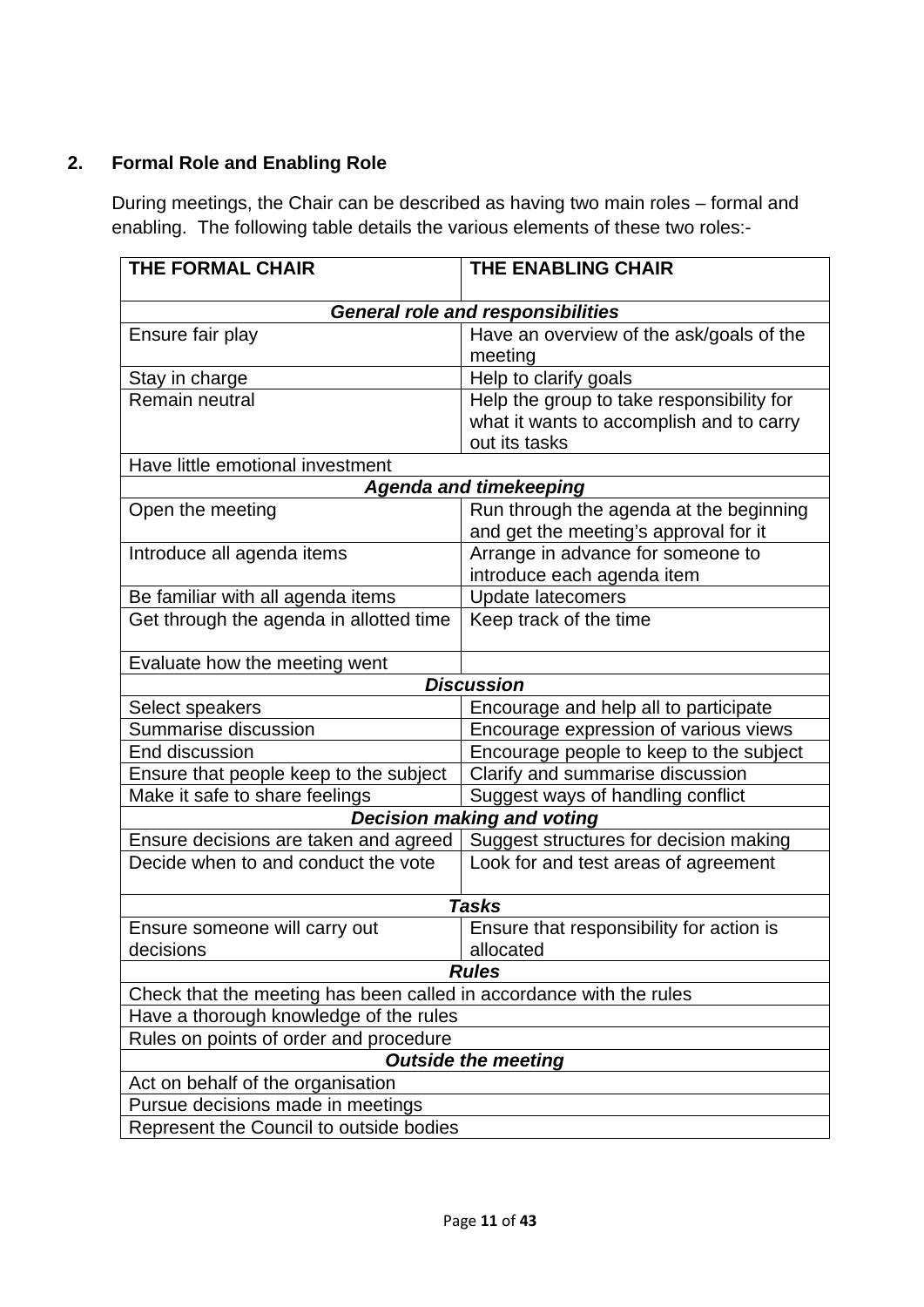### **3. Role of the Vice Chair**

The Vice Chair has no specific duties other than standing in for the Chair when he or she is unable to be present. The Vice Chair post can be a useful preparatory role for a future Chair, by shadowing the current Chair, supporting the Chair in their role, or taking over some of the Chair's workload when necessary or when asked to. This would be particularly applicable where the community council has appointed working groups to work on specific topics.

#### 4. **Role of the Treasurer**

The Treasurer is responsible for receipt and banking of the annual grant; issuing all cheques; and making payments on behalf of the community council.

The Treasurer must manage the bank account: account for all funds received, and ensure money is only spent in a manner which meets the objectives and approval of the community council and its members as recorded in the formal minutes.

The Treasurer must maintain the community council's financial records so that they disclose, with reasonable accuracy at any time, the financial position of the community council.

All cheques should be signed by at least 2 of the 3 persons authorised to act as signatories by the community council members. These appointments need to be recorded in the minutes and notified to the bank in writing. It is good practice to have more than two authorised signatories, in the event of someone being available at short notice. As a general rule, Treasurers should avoid paying out money except by cheque. This makes accounting for expenditure much easier.

The Treasurer must keep proper accounts of all receipts and expenditure and prepare an Annual Statement of Accounts. The annual accounts must be independently examined by a qualified accountant or by two examiners who are independent of the community council.

The annual accounts must be formally approved at the next AGM when the Treasurer must report and answer any questions raised by members or the public. Once approved, the accounts should then be sent to West Lothian Council to apply for the community council's annual grant paid. An example statement of accounts is provided overleaf.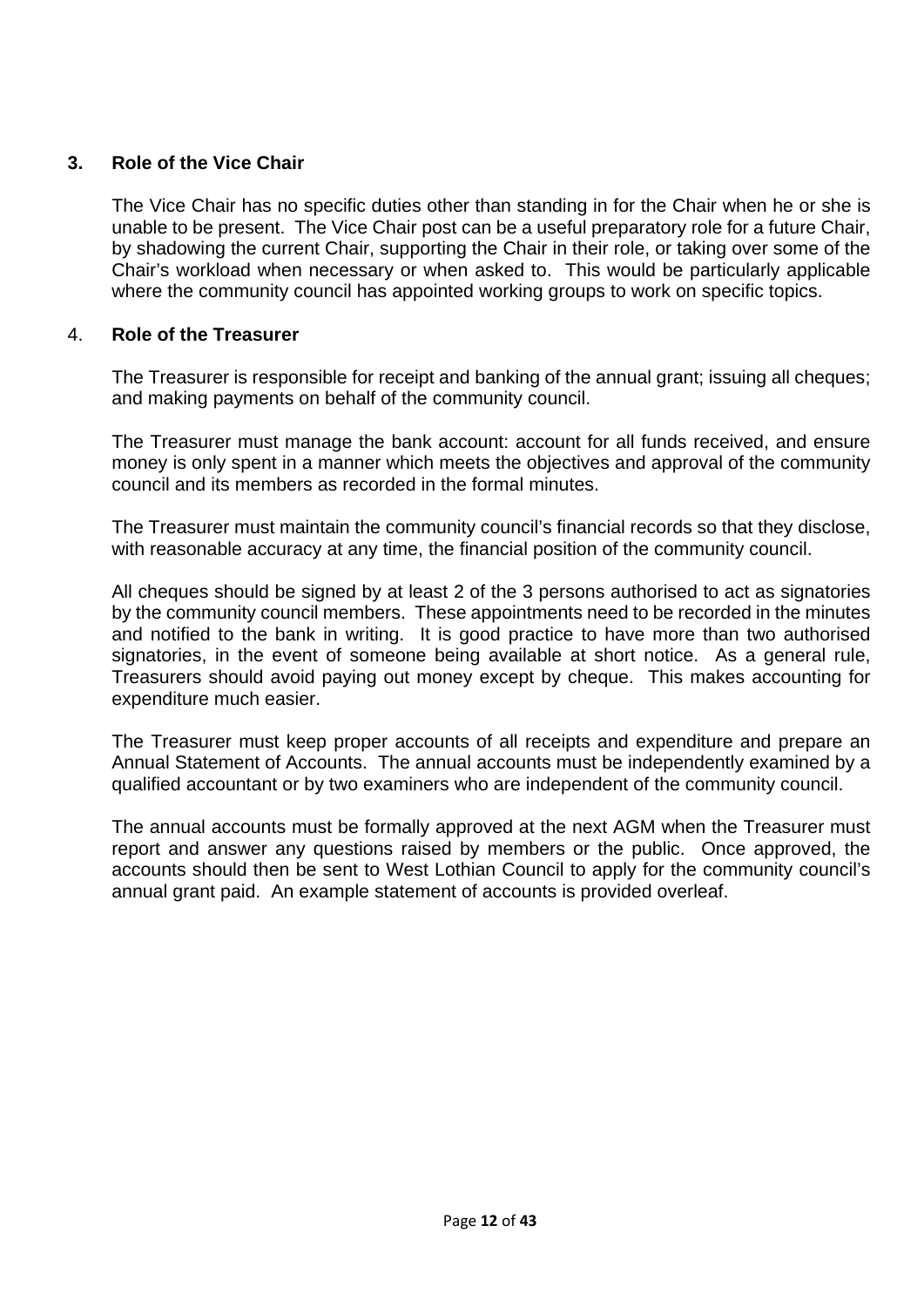# **MODEL ACCOUNTS**

# **…………………COMMUNITY COUNCIL**

# **INCOME AND EXPENDITURE ACCOUNT FOR YEAR ENDING 31ST MARCH ….…**

| <b>INCOME</b>                              | £'s    | £'s      |
|--------------------------------------------|--------|----------|
|                                            | 100.00 |          |
| Balance carried forward from previous year |        |          |
| <b>Bank Interest</b>                       | 10.01  |          |
| <b>Annual Grant</b>                        | 250.00 |          |
| <b>Special Project Grant</b>               | 750.00 |          |
| Other Income (eg. fundraising)             | 50.00  | £1160.01 |
| <b>EXPENDITURE</b>                         | £'s    | £'s      |
| <b>Auditors Fees</b>                       | 30.00  |          |
| <b>Information Commissioner Annual</b>     | 35.00  |          |
| Subscription                               |        |          |
| <b>Travel Expenses</b>                     | 22.50  |          |
| <b>Office Bearer Expenses</b>              | 100.00 |          |
| Administration costs (including postage,   | 116.97 |          |
| copying, stationery, etc.)                 |        |          |
| Other expenditure                          | 36.99  | 341.46   |
|                                            |        |          |
| <b>CLOSING BALANCE</b>                     |        | 818.55   |
| Represented by                             |        |          |
| Cash in Bank                               |        | 748.55   |
| Cash in Hand                               |        | 70.00    |

**Prepared by ……………………………… (Treasurer) Date ………………..**

# **EITHER Auditor's Certificate (For Two Independent Examiners)**

We have examined the books and records of .............................. Community Council for the period ………... to ………… and have found them to be in order.

|--|--|--|--|--|--|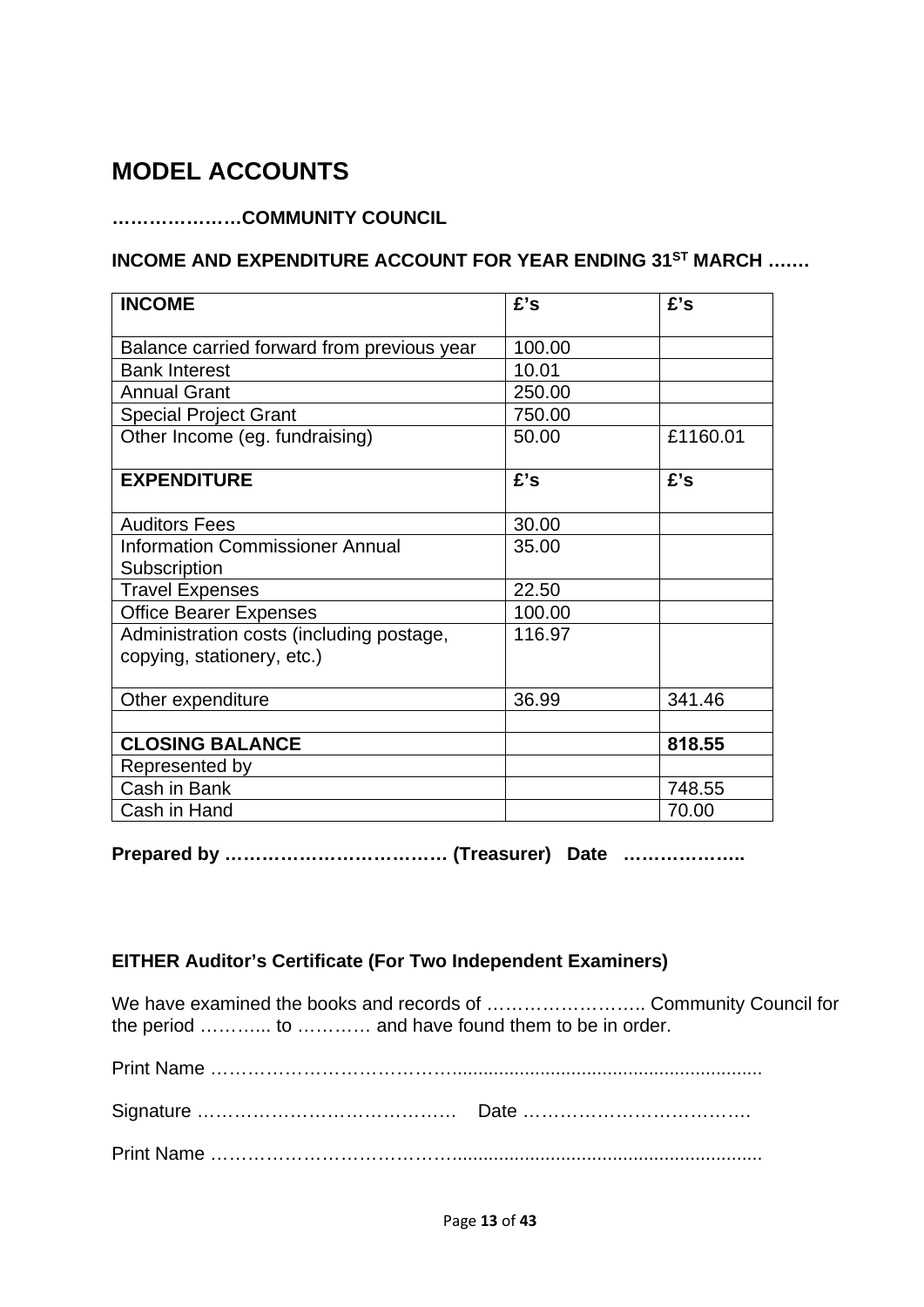|--|--|

# **OR Auditor's Certificate (For Qualified Chartered Accountant)**

I have examined the books and records of …………………….. Community Council for the period ………... to ………… and have found them to be in order.

| (Certified Accountant) |  |
|------------------------|--|

### **Declaration by the Chair**

| I confirm that these accounts have been approved at the annual general meeting of |  |
|-----------------------------------------------------------------------------------|--|
|                                                                                   |  |
|                                                                                   |  |

#### 5. **Role of the Secretary**

The Secretary is responsible for:

- Compiling the agenda for meetings (in conjunction with the Chair)
- Distributing minutes in advance of meetings
- Taking minutes of meetings, or delegating this to a dedicated Minute Secretary
- Copying and distributing minutes in advance of the next meeting, by post or email
- Posting up to date agendas and minutes of meetings in public places or via online platforms such as websites, social media, etc.
- Answering any correspondence, as agreed by the community council
- Circulating a correspondence list to members along with the agenda
- Public relations, dealing with the media (some community councils delegate this role to the chair or a dedicated media representative)
- Arranging the venue for meetings
- Liaison with officials of the local authority

To be successful, a community council must have an energetic and conscientious Secretary prepared to put in the necessary time and effort. It is more than desirable for all members, but especially the Chair, to spread the Secretary's load, for instance, delegating some of his or her responsibilities for specific areas to other members, i.e. transport, education, health, etc.

It is bad policy to overload your Secretary – you might find difficulty getting volunteers!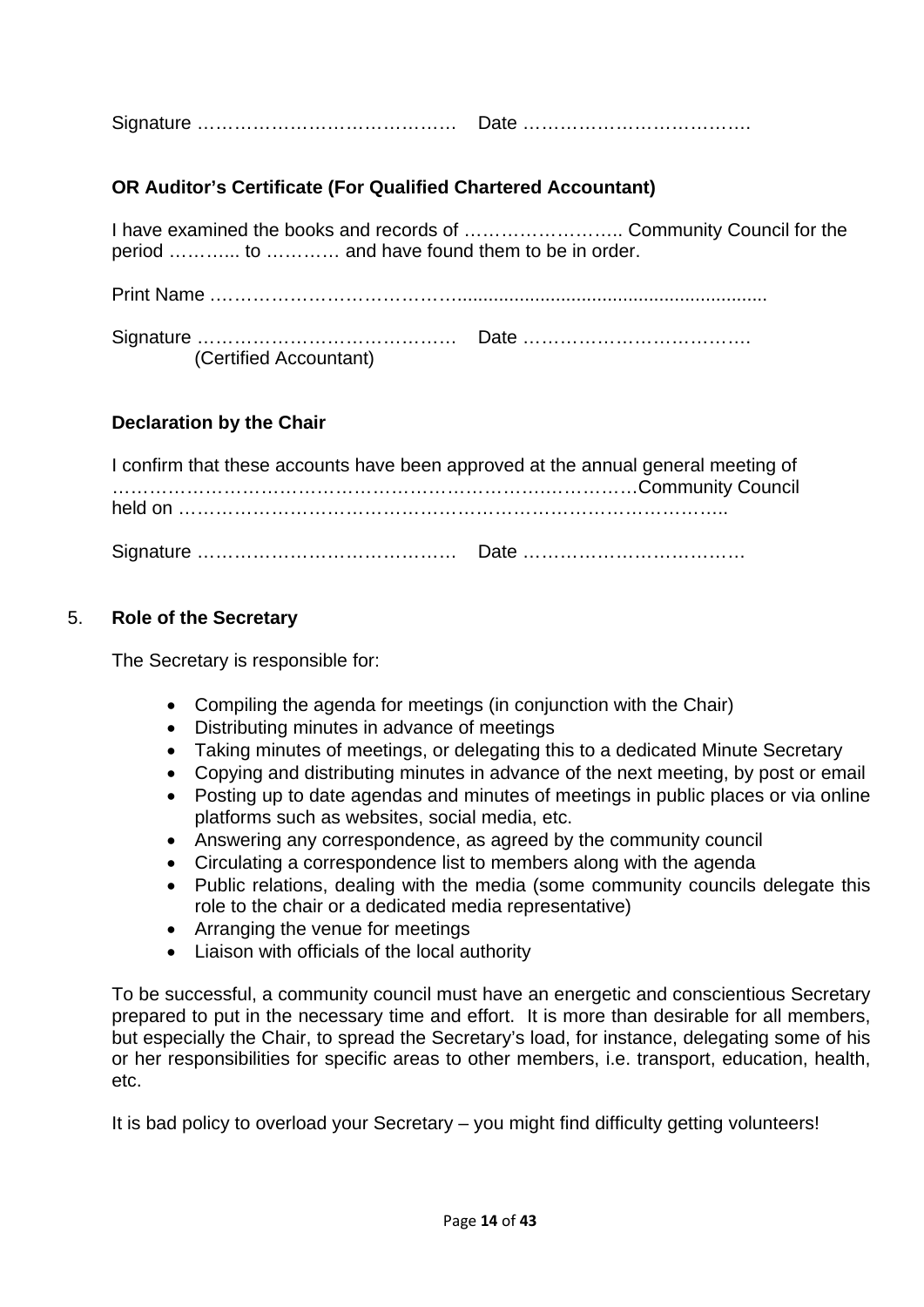It should be considered essential that the Secretary has the necessary skills and capacity to fulfil their responsibilities, e.g. access to computer, knowledge of IT and familiar in the use of emails and the internet.

### 6. **Role of the Planning Secretary**

A weekly list of planning applications is provided by West Lothian Council. The Planning Secretary should assess whether any of the planning applications listed for its area raises issues of local interest. They should also check planning applications in adjacent wards in case they have an impact on their area. It is unlikely that householder applications will raise issues of genuine community interest.

Planning Secretaries must not submit comments or objections on any application without the prior approval of the community council or any committees set up to deal with planning applications on behalf of the community council.

Further details on planning are provided on below.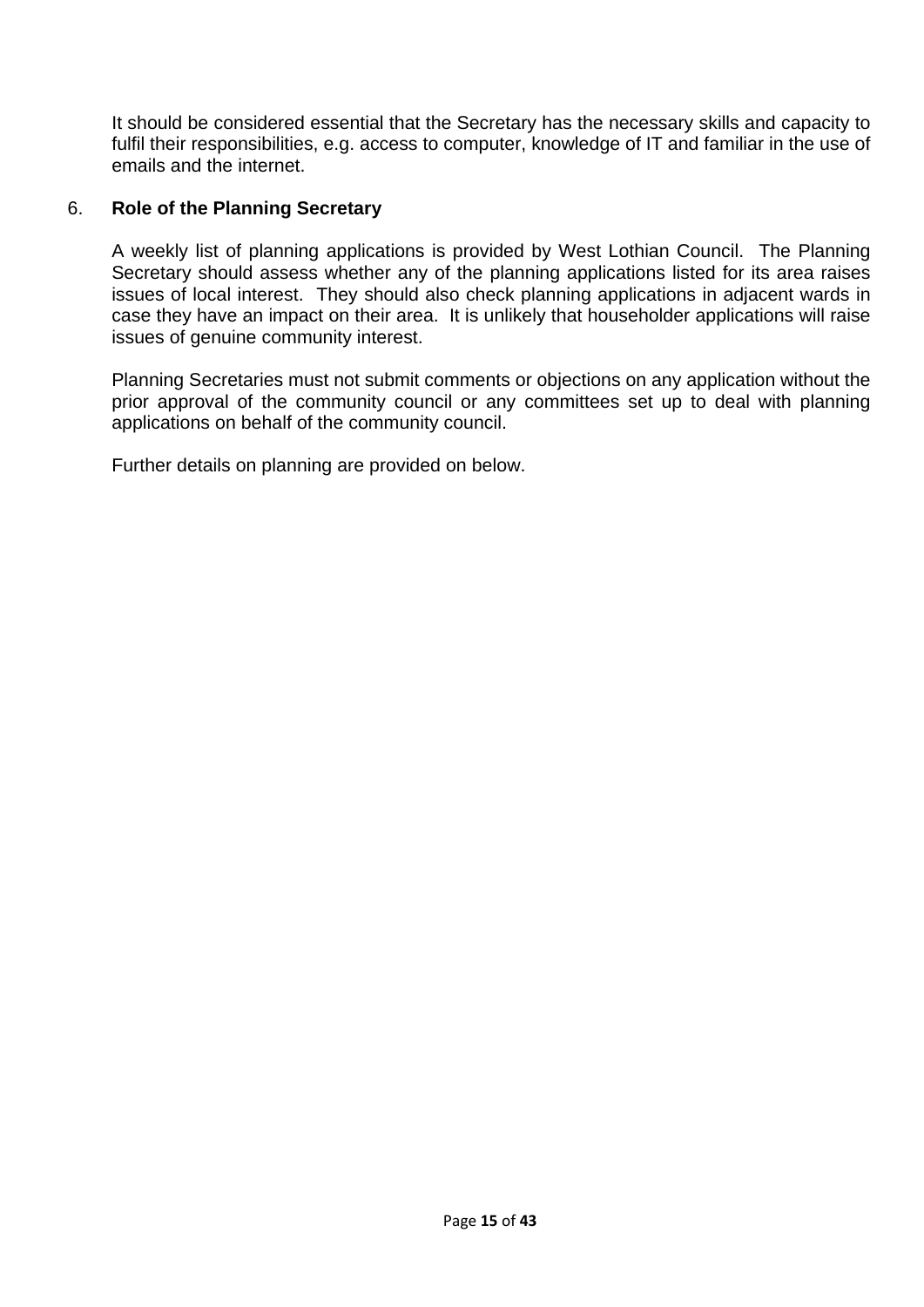### **SECTION 7 – CONTROL OF FINANCE**

The financial year of each community council shall be provided for in the constitution of each community council and shall be from 1<sup>st</sup> April to 31<sup>st</sup> March.

The local authority provides the annual grant to community councils to assist with the operating costs of the community council. The level of annual grant shall be as set by West Lothian Council. Community councils set up mid-way through the financial year will receive the remaining proportion of the annual grant.

The annual accounts of each community council shall be independently examined by a qualified accountant or by two examiners appointed by the community council, who are not members of that community council and who have no connection with the community council

The annual grant will be paid upon receipt of the previous year's audited accounts following inspection of the accounts by the council's Financial Management Unit.

All expenditure should normally be approved in advance by the community council and such approval recorded in the minutes. In case of urgent need, with the approval of all the office-bearers, expenditure may be authorised in between meetings, but must be confirmed as approved at the next meeting of the community council.

In any financial year, community councils should not donate more than  $1/3<sup>rd</sup>$  of their annual grant from West Lothian Council. The award of donations from a community council annual grant to constituted groups is entirely at their discretion. Community councils should ensure that any donations are awarded are to properly constituted groups which will be of benefit within the geographical boundary of the community council area.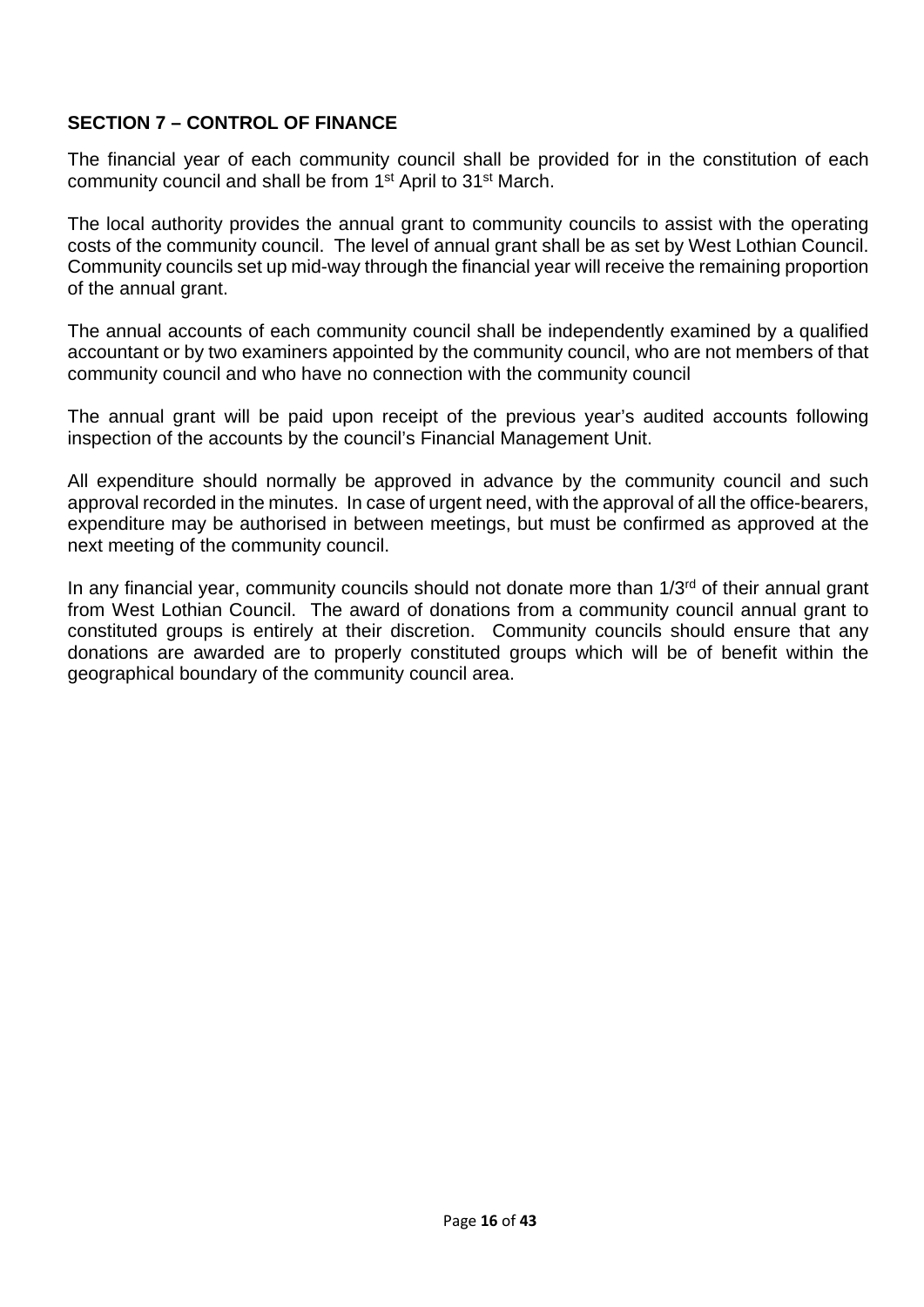# **SECTION 8 – COMMUNITY COUNCILS AND PLANNING**

#### **1. Introduction**

This guidance note has been produced to help community councils understand how the planning system works and their role within it.

Since 1996, community councils have had the right to be consulted on applications for planning permission. PAN 47 sets out the roles and responsibilities. The advice note is available on the Scottish Government's website using the following link:-

#### <http://www.scotland.gov.uk/Publications/1996/03/18415/28371>

In 2007, the Scottish Executive issued advice to planning authorities and developers on how communities should be properly engaged in the planning process. PAN 81 shows how everyone can take part in shaping the future of their area by providing advice on how best to listen, engagement and understanding what people want for their area. The advice note can be found on the Scottish Government's website

### **2. How to find out about planning applications**

The council produces a weekly list of planning applications. The list can be found on the council's website <https://planning.westlothian.gov.uk/publicaccess/>

### **3. Role of the Planning Secretary**

Upon receiving the weekly list, the planning secretary should assess whether any of the planning applications listed in its area raises issues of local interest. They should then decide whether to be a formal consultee or simply make a representation. The date comments must be submitted by is published in the weekly list.

It is recommended that the planning secretary should also check planning applications in adjacent areas in case they may have an impact in their own area.

#### **4. The Planning Portal**

The West Lothian Council planning portal gives full access to planning applications from 2003 onwards. Decisions on applications from 1992-2003 can also be found on the portal. Applications can be found by searching for street names, by application number or by postcode. Alternatively, the applications can be viewed by week or month.

### **5. Planning Proposals and Applications**

Since planning reform took effect in 2009 there has been a greater role for community councils and community engagement in the planning system. This includes early and broad based engagement when preparing planning policies and major development proposals.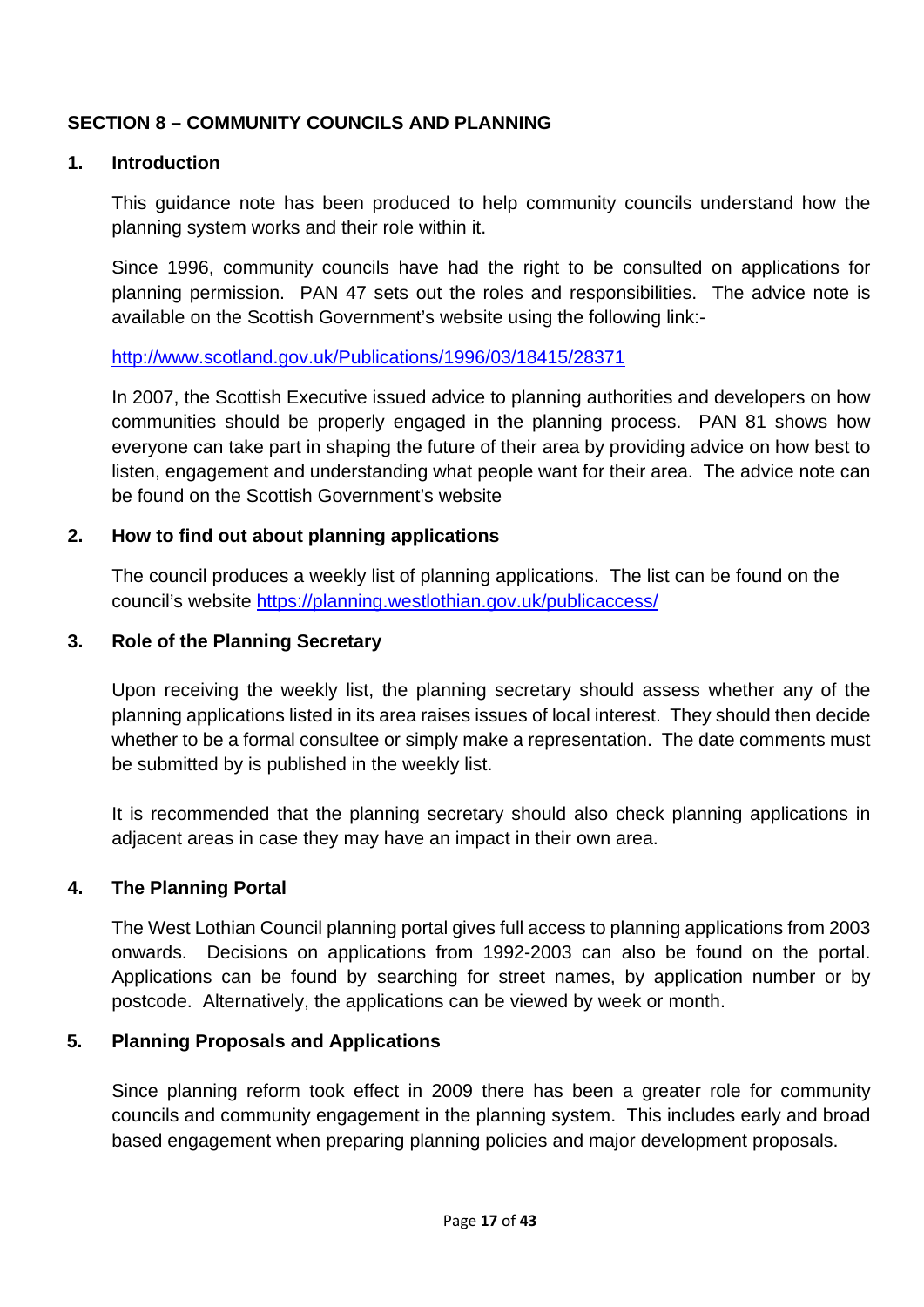The National Planning Framework sets out the Scottish Government's broad proposals for the future land use planning of Scotland

The current version NPF3 was placed before Scottish Parliament in June 2014. NPF3 sets out the government's development priorities over the next 20-30 years which support the development strategy with a focus on supporting sustainable economic growth and the transition to a local carbon economy. It includes 14 national programmes to deliver the strategy.

Proposals contained in the National Planning Framework are termed 'national developments'. Below national developments in the planning hierarchy are major developments. There are 9 classes of major developments in the hierarchy. For example, 50 or more houses or the development of a site over 2 hectares in size are major developments.

For national and major developments, design and access statements may have to be submitted and there may be additional scrutiny deciding the application, such as a predetermination hearing and consideration by the full council.

All other development proposals are classified as local developments.

The council also receives applications for works affecting listed buildings, advertisements, conservation areas and the storage of hazardous substances.

#### **6. Pre-Application Consultation**

Developers are now required to undertake mandatory pre-application consultation for all national and major developments. Pre-application consultation allows communities to be better informed and to have an opportunity to contribute their views to the developer before a planning application is submitted.

There is no requirement to undertake formal pre-application consultation for local developments but determining community views on the proposed development at an early stage is often a good idea.

### 7. **Proposal of Application Notice (PAN)**

A minimum of 12 weeks prior to submission of a national or major application, a proposal of application notice (PAN) must be submitted to the planning authority by the developer. Community councils are encouraged to work with the developer prior to the submission of the PAN during the pre-application consultation period.

This notice must provide details of the proposal and the pre-application consultation to be carried out.

For the pre-application consultation, as a minimum, the PAN must be served on affected community councils and one public event must be held. There must be publicity for the public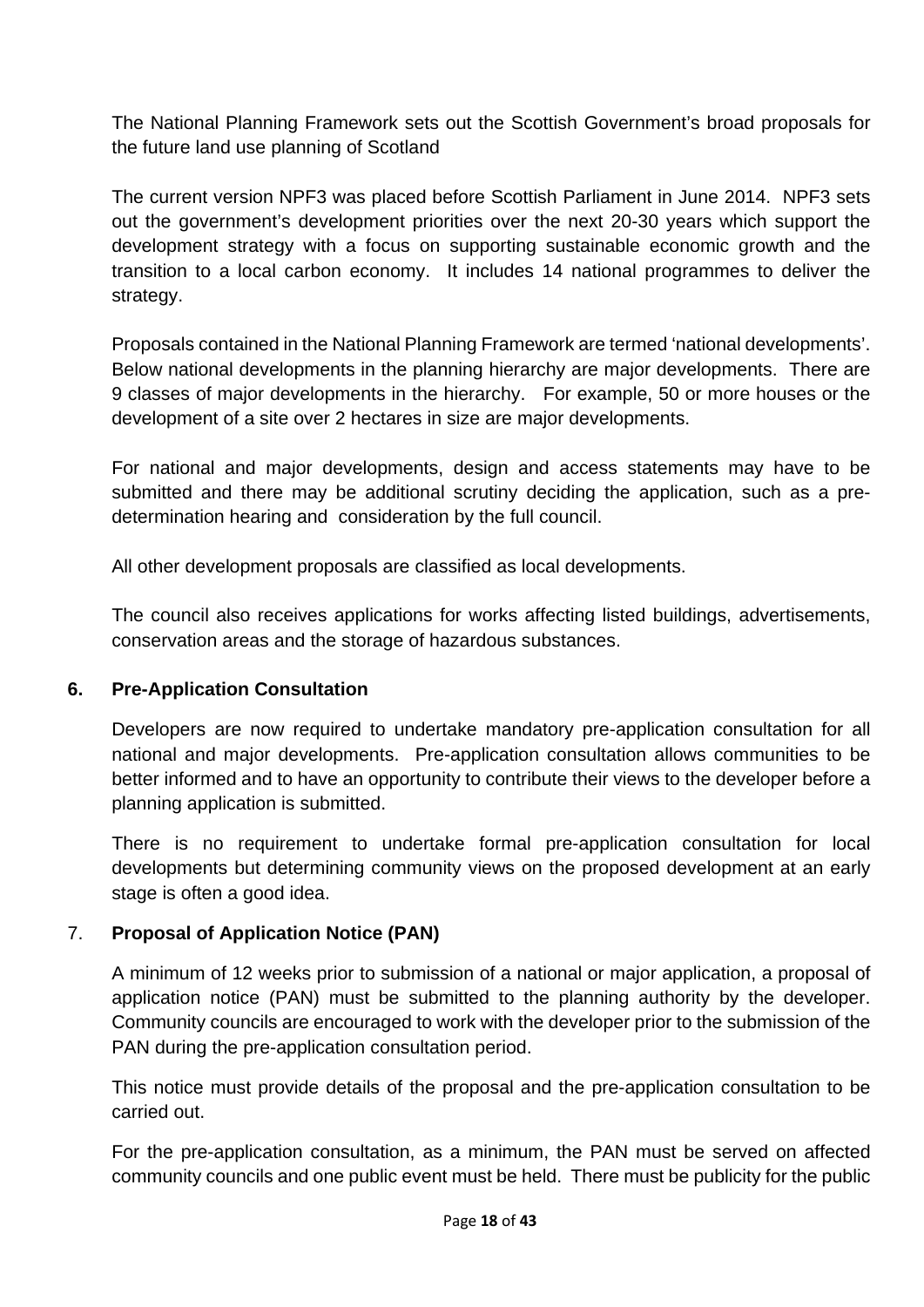event in the form of a newspaper advert at least 7 days in advance. The PAN will also be published in the weekly list.

Sometimes a developer may be asked by the planning authority to undertake additional community engagement depending on the nature, extent and location of the proposed development.

The purpose of the pre-application consultation is to improve the quality of planning applications, mitigate negative impacts where possible, address misunderstandings and air and deal with any community issues that can be tacked.

Community councils and the public generally can make their views known to the developer. Pre-application consultation does not replace the opportunity to comment on planning applications once they have been received by the planning authority.

### **8. Pre-application Consultation Report**

When the planning application is made, the developer must provide a pre-application consultation report, known as a PAC report. Before this happens, developers are asked to give a draft of the PAC report to the community council for their comment. It is important that community councils give feedback as soon as possible. Sometimes there might be a need for further consultation at this stage. The PAC report includes details of who has been consulted, what steps were taken to comply with the statutory requirement, how the applicant responded to comments made, copies of adverts and consultation material and evidence that the public were made aware that the PAC process does not replace the planning application process whereby representations can be made to the planning authority.

#### **9. Permitted Development**

Planning permission from West Lothian Council is required for most types of development including certain changes of use of land or buildings. Nevertheless there is a lengthy schedule of types of development that do not require planning permission. This is termed 'permitted development' and includes works proposed by householders, statutory undertakers and other specific types of development.

#### **10. Speaking up for Communities**

It is the statutory duty of a community council to find out what people in the community feel and to express these feelings to the council.

Community councils may wish to consider the following actions:-

- Talk to local people and see if they share the views of the community council
- Contact the local newspaper and ask about publishing an article in the local news section or issue a newsletter describing the proposed development
- Contact your local ward councillors. Community councils should bear in mind that councillors are restricted in what they can do/say in relation to planning applications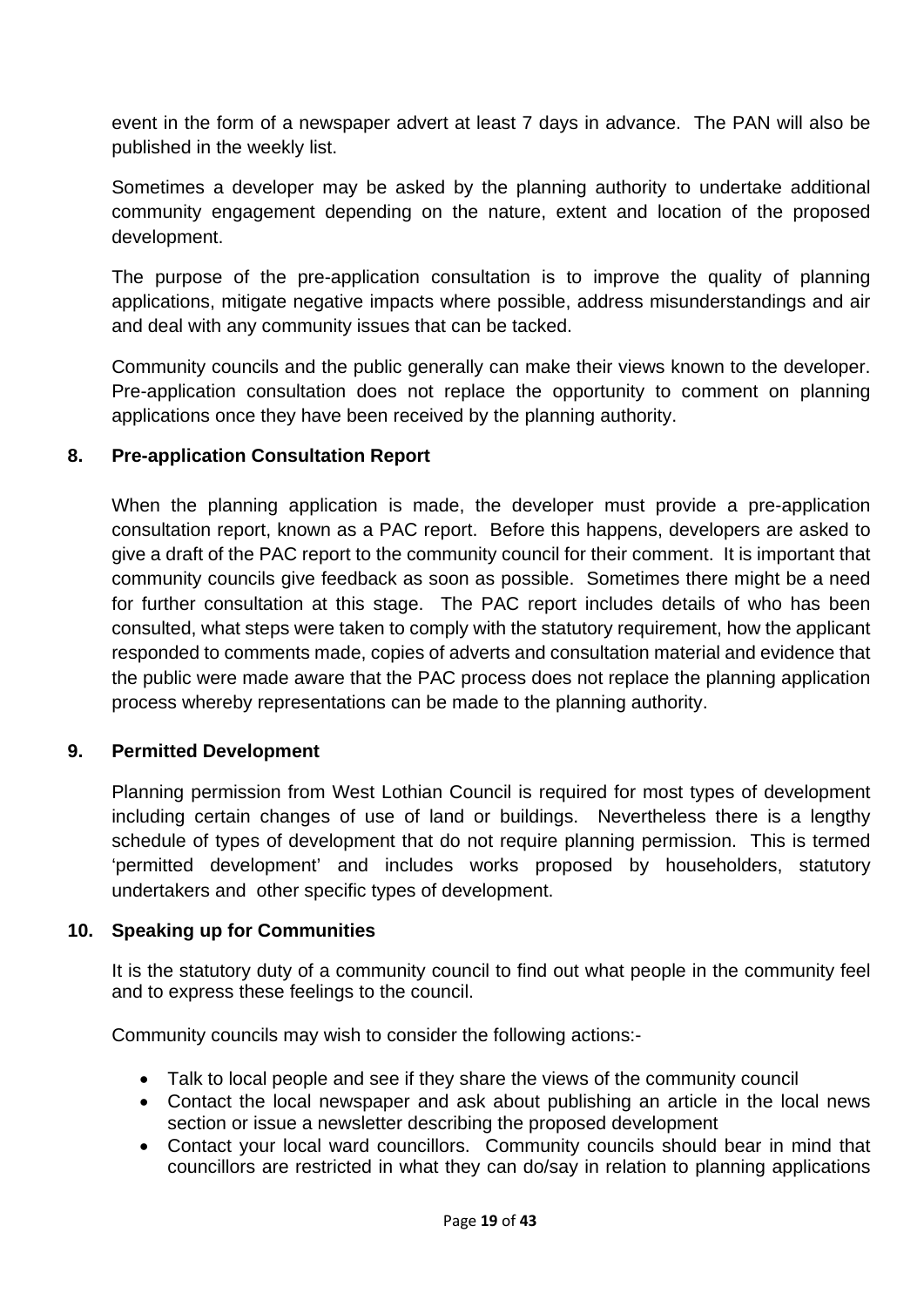by the Code of Conduct for Councillors, particularly if they are members of the Development Management Committee or it is a major application which is significantly contrary to the development plan and which will come before a meeting of the West Lothian Planning Committee and Full Council for determination.

• Find out when the particular application is due to be considered by the Development Management Committee. Committee reports are available on the council's website 4 days before the committee. The planning officer dealing with the application will be able to provide you with the timescales for requesting to speak at the meeting.

#### **11. When to submit a representation**

Any individual or organisation has the right to submit comments (known as representations) on a planning application. Many community councils submit comments and objections as representations after viewing the application details.

The representation method is generally used where the community council has a clear understanding of local opinion on the proposal, or where the proposal is relatively minor but nevertheless raises a wider local issue. Representations are accepted on the understanding that the views contained therein are the view of the community council. Guidance and advice on commenting on planning proposals is available on the council web site.

PAN47 provides community councils with guidance on their responsibilities in this respect.

A planning authority has to take comments and representations into account in reaching its decision on a planning application, provided that:-

- The representations are made within a specific period, and
- They are material planning considerations

The date of registration or advertisement is shown against each planning application on the weekly list. The newspaper advert, covering a limited number of applications, appears in the West Lothian Courier on a Thursday or the Linlithgow Gazette on a Friday.

#### **12. When to be a consultee**

Community councils are automatically be treated as a consultee on national and major developments. In others cases, planning legislation requires a community council to request formal consultation within 7 days of the issuing date of the weekly list.

PAN47 emphasises that consultation should not cause delay in the processing of applications; community councils should organise themselves in a way that allows a response to be made within the consultation period.

Community councils have 21 days to respond, starting from the date of issue of the consultation by the Planning Service. To request a formal consultation, contact the case officer for the application.

PAN47 advises community councils as follows in considering whether to ask to be formally consulted: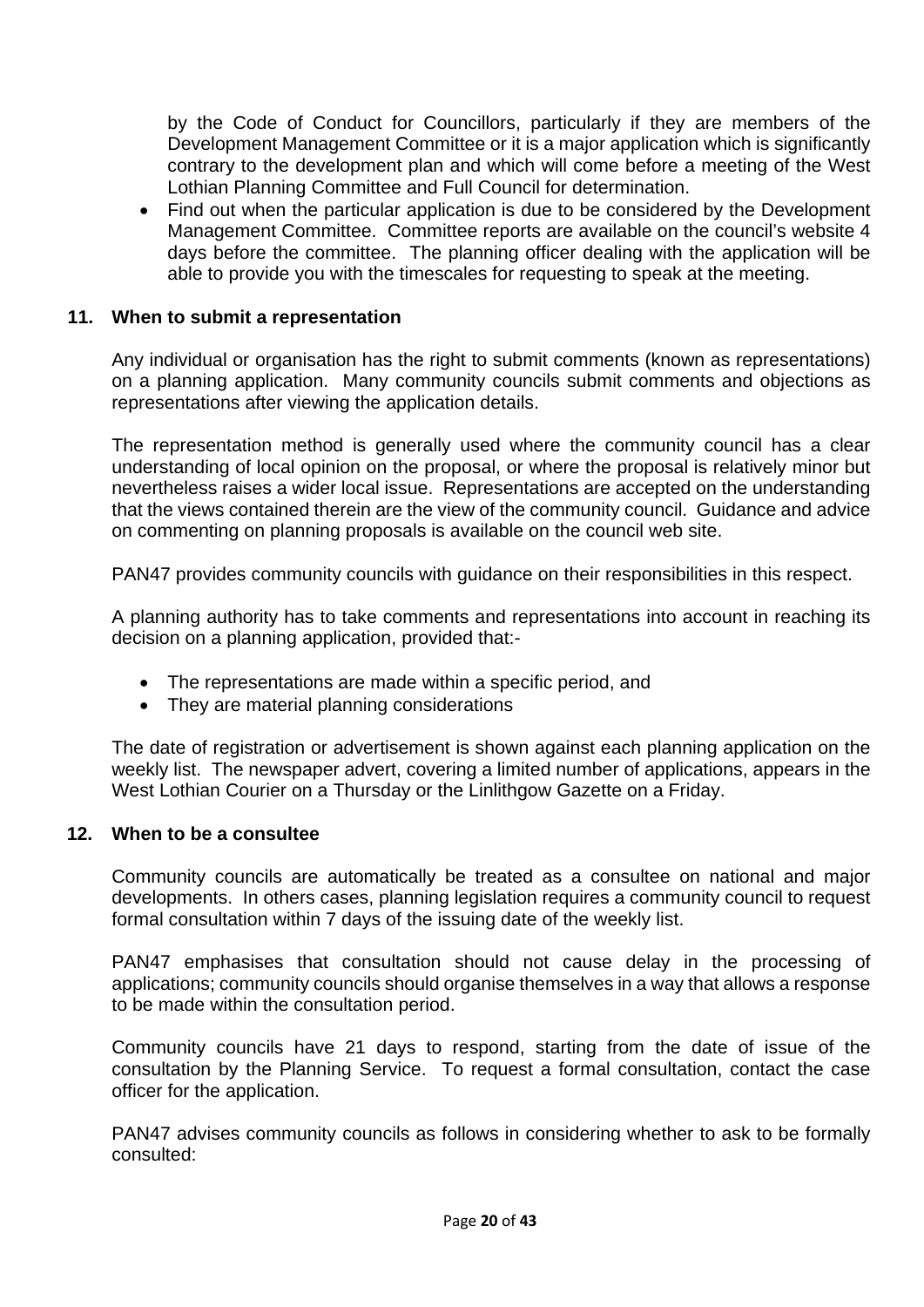"…community councils are advised to limit their attention to proposals which raise issues of genuine community interest; householder applications will rarely involve issues of this kind".

In accordance with its duty to "ascertain, co-ordinate and express" local views, a community council may decide that it is necessary to arrange a public meeting or some other form of local consultation exercise before it submits its consultation response. In such a situation, the community council may wish to seek an extension to the 21 days consultation period. This is likely to be limited to proposals raising complex or controversial local issues and would not be expected to occur on a regular basis. Community councils must discuss a request for an extension with the case officer for the application and then confirm it in writing, giving reasons. If an extension to the timetable is agreed, the extension period will be specified so that the applicant can be informed.

Letters of representation or consultation can be inspected on the planning portal. They cannot be treated as confidential, although personal details will be redacted.

#### **13. Variation or amendment of applications after submission**

Legislation allows applications to be varied after submission with the agreement of the planning authority, provided that the variation is not substantial. A new application would be required to take forward a substantial variation.

The legislation makes it clear that it is for the planning authority to decide what is appropriate regarding notice about the variation to other parties. These changes are often minor and may raise no new planning issues. Many changes address points raised by objectors of planning officers.

Changes can also be made to approved applications provided they do not raise any new material planning issues.

#### **14. Contact with the Case Officer**

During the processing of an application, the case officer will endeavour to offer help and advice on progress and procedures. They will be unable to enter into a debate on the merits of the scheme.

Similarly it is inappropriate for case officers to express views about proposals at open meetings or other meetings with interested individuals during the consideration of an application. It is the case officer's duty to remain impartial until all the relevant information has been assessed.

Following a decision, the report and its assessment set out the council's justification for the decision. This is available on the planning portal. There is no right of appeal for community groups after a decision is made.

#### **15. Making the Decision**

In West Lothian, the final decisions on planning applications are either taken by the Development Management Committee or to help speed up the process, less complex or non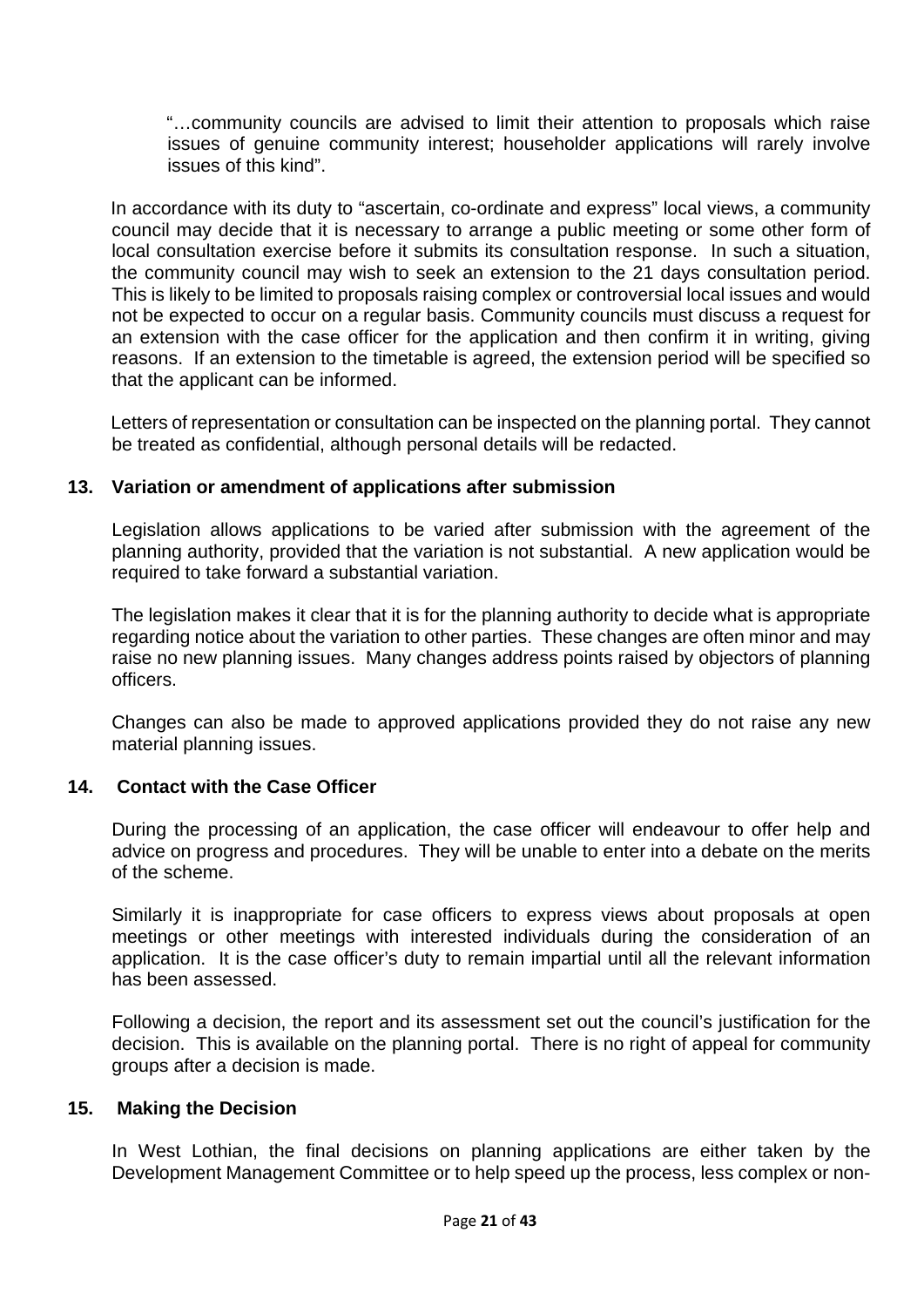controversial decisions are delegated to the Head of Planning and Economic Development for decision.

The council is required to create a scheme of delegation which specifies how applications for local developments will be decided. The decision can be reviewed by the Local Review Body of the planning authority rather than by appeal to Scottish Ministers.

Some application types are the subject of mandatory pre-determination hearings and the Regulations prescribe those, other than the applicant, who can appear before and be heard by the committee. Pre-determination hearings take place before the West Lothian Council Planning Committee with the final decision being made by the West Lothian Council (Planning).

Pre-determination hearings are mandatory for major developments where they are significantly contrary to the development plan, and for national developments.

#### **16. Development Plans**

Preparation of a development plan is a statutory requirement under the terms of the Town and Country Planning (Scotland) Act 1997. The development plan sets out how places should change and what they could be like in the future. They set out what type of development should take place and where, and which areas should not be developed.

The development plan also gives an indication as to when development is anticipated to be delivered, inform decisions on investment in infrastructure e.g. schools and roads, and is used to inform decisions on planning applications. Development plans must be reviewed every five years.

The current development plan for West Lothian comprises the Strategic Development Plan for Edinburgh and South East Scotland (SDP), approved by Scottish Ministers in June 2013 and the West Lothian Local Plan (WLLP), adopted by West Lothian Council in January 2009. The plan is also supported by a suite of supplementary planning guidance which, where taken forward, will form part of the new development plan.

The West Lothian Local Plan will be replaced by the West Lothian Local Development Plan (LDP). The LDP will set out where most new developments are proposed and the policies that will guide decision-making on planning applications. LDPs generally cover in detail a five year period but also provide an indication of longer term planning strategies. The West Lothian LDP will cover the period 2015 – 24 and beyond.

Community councils are encouraged to get involved in the preparation or review of the development plan to allow communities to shape the planning framework which is used for making decisions on individual development proposals.

Planning guidance is produced to explain the policies and development plan and to guide the development of larger sites. The guidance is considered to be a material consideration in the determination of planning applications, but carries less weight than the development plan. It must be subject to publicity and consultation and is available on the council's website.

#### **17. Help and Advice**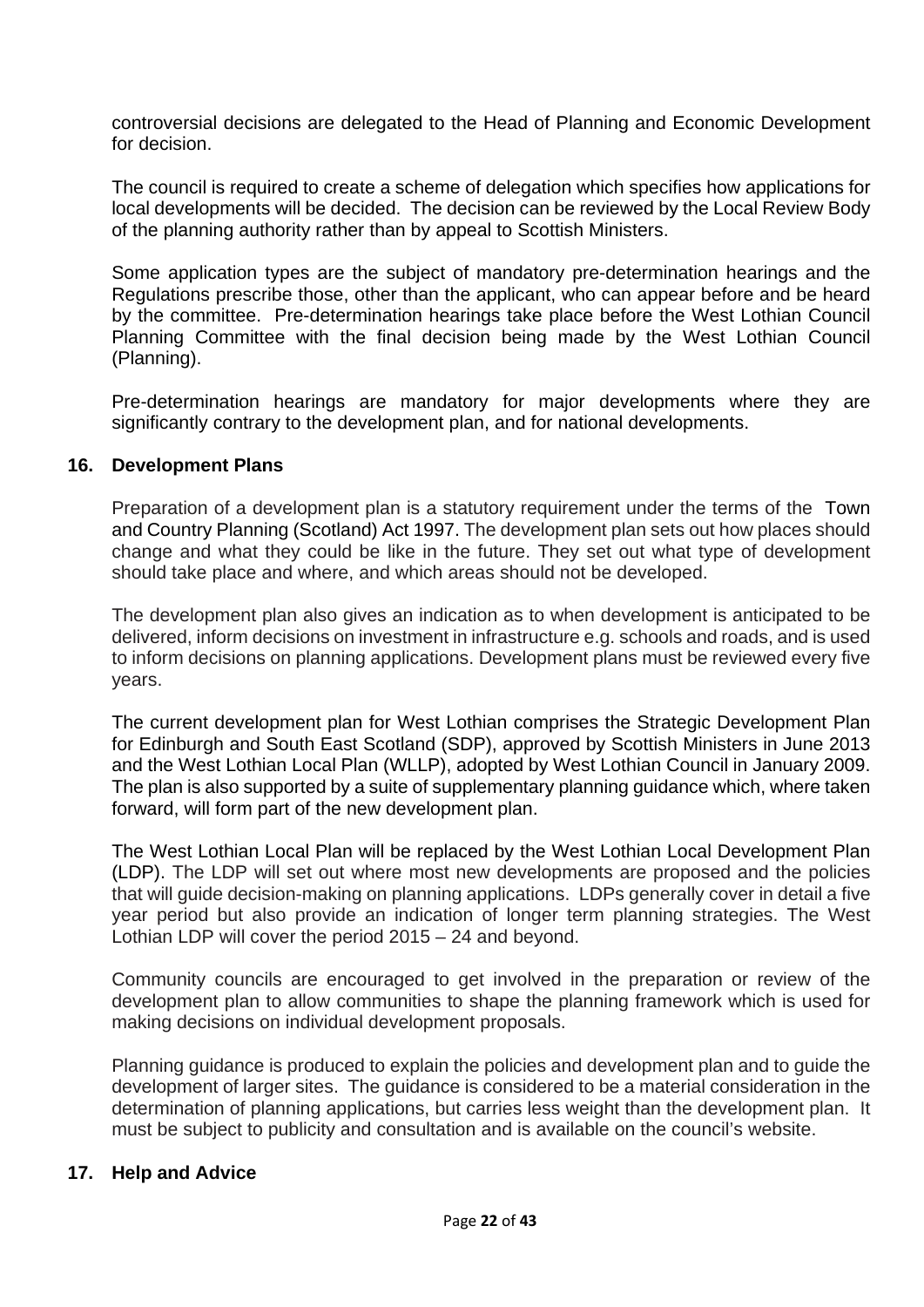For further advice or to make an appointment, please call 01506 280000 or e-mail [planning@wesltothian.gov.uk](mailto:planning@wesltothian.gov.uk)

Further information on planning can is available on the council website [www.westlothian.gov.uk/planning-and-building-standards](http://www.westlothian.gov.uk/planning-and-building-standards)

#### **18. Planning Aid for Scotland**

If you need independent advice, Planning Aid for Scotland may be able to help. The organisation is a voluntary charitable company which offers free advice to individuals, community councils and other groups. PAS volunteers are qualified and experienced planners who can provide information and advice on all aspects of Town and Country Planning and related issues. Their contact details are:-

Planning Aid for Scotland 3rd floor, 125 Princes Street **Edinburgh** EH2 4AD

For planning advice enquiries, please submit your enquiry through their [Advice page](http://www.pas.org.uk/advice/)

Alternatively call 0300 323 7602. Calls will cost no more than a national rate call.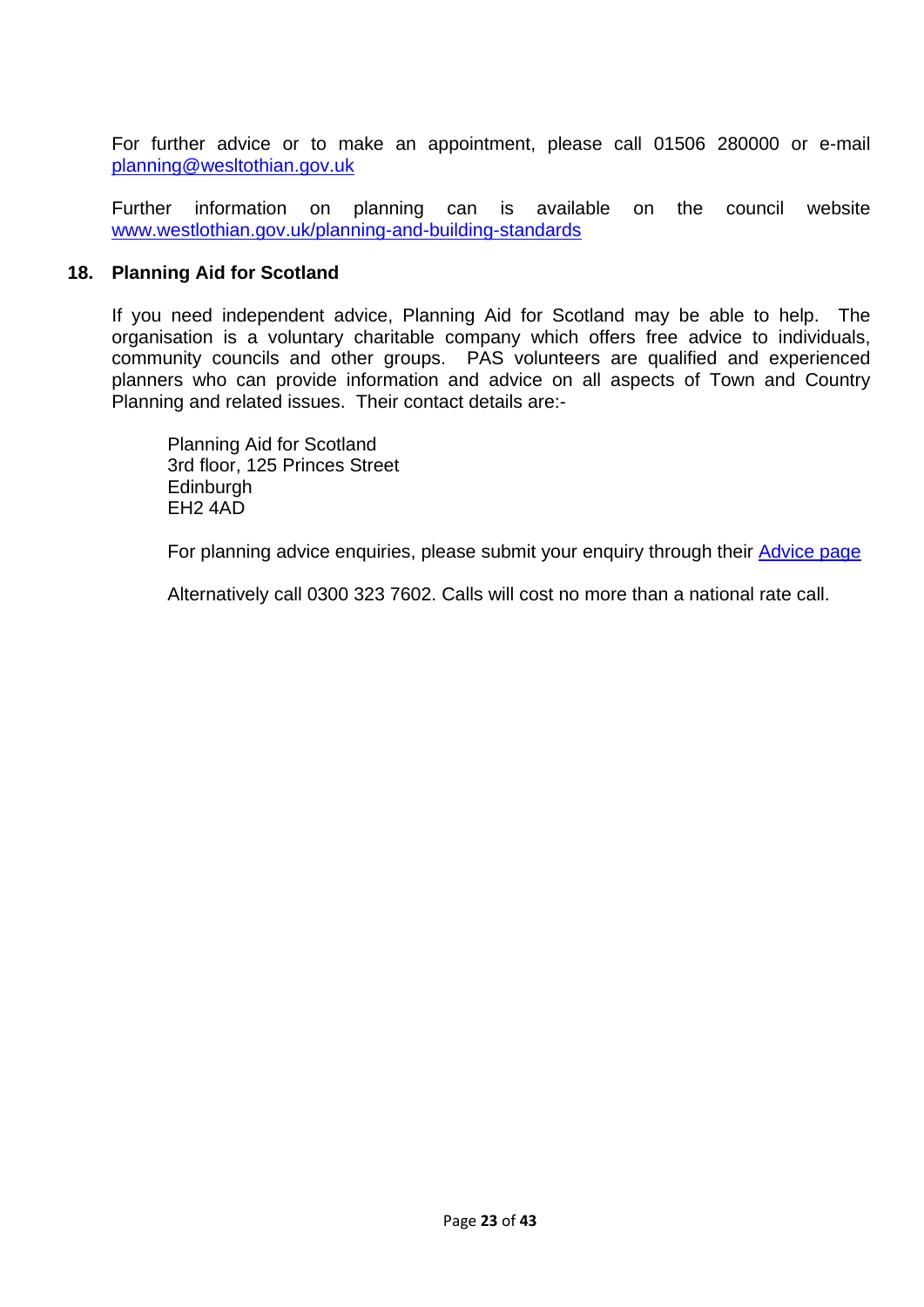# **APPENDIX 1**

# **Summary of the Roles and Responsibilities of Community Councils in the planning system (extract from PAN47)**

- Statutory right to be consulted on applications for planning permission
- Represent a broader yet still local view
- Key task is helping to provide an informed local context within which sensible decisions can be made in the public interest
- Appoint one person as their point of contact for the planning authority on all planning matters, provide holiday cover, and inform the authority accordingly
- Community councils should receive copies of the weekly list of planning applications
- May wish to view particular applications in detail and can request formal consultation within 7 working days of the issuing date of the weekly list
- May not seek to be formally consulted may submit comments (known as representations) like any other member of the public
- Advised to limit their attention to proposals which raise issues of genuine community interest; householder applications will rarely involve issues of this kind
- Ensure method of working allows response within the consultation period (21 days)
- Should not expect to be consulted on very minor changes which are sometimes made to applications either while they are being considered or after they have been approved
- Planning authorities should consider occasional training sessions for community councillors in their area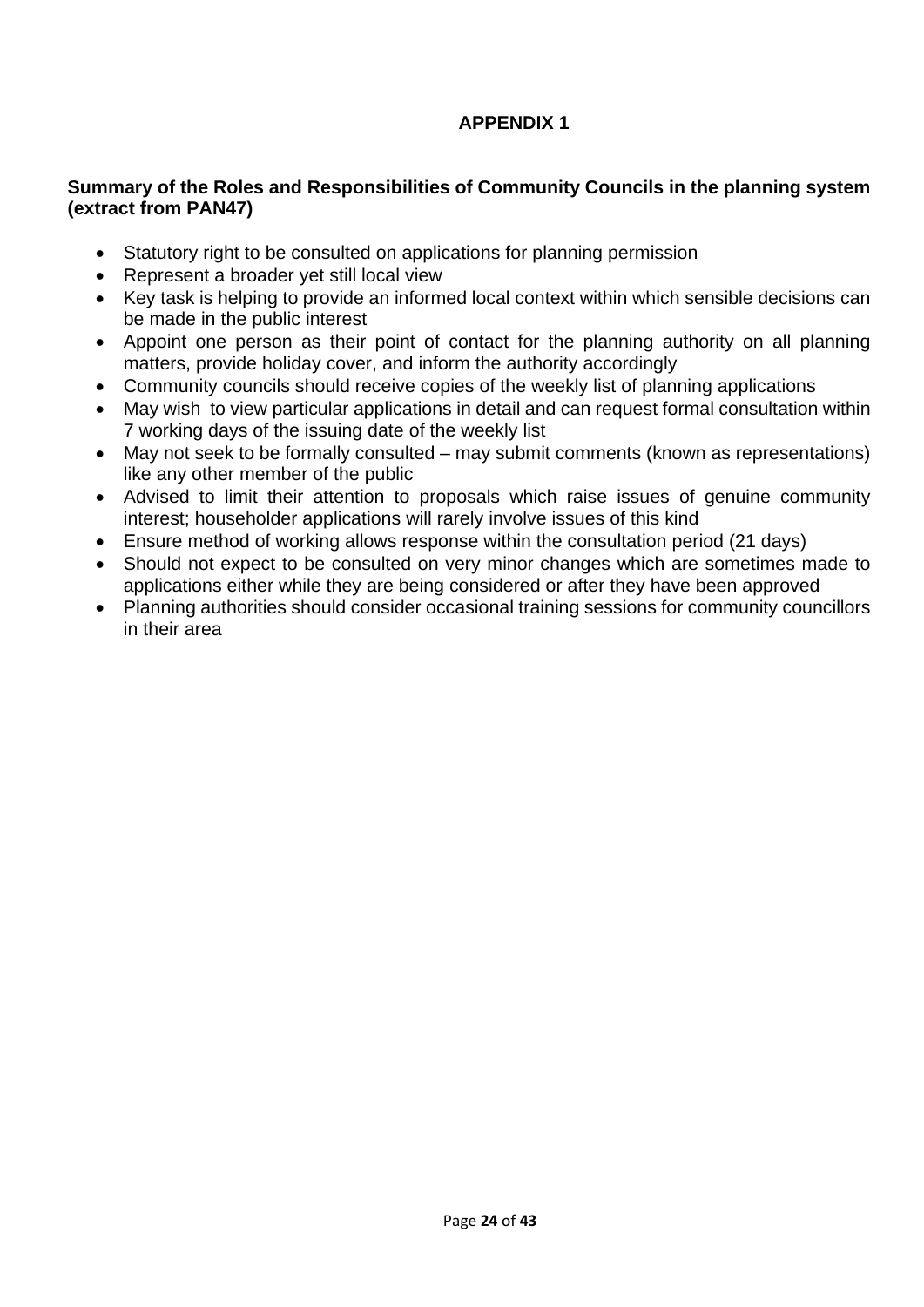# **APPENDIX 2**

# **The Planning Hierachy**

National developments are identified in the National Planning Framework and tend to be proposals for infrastructure developments such as the replacement Forth Crossing.

There are 9 classes of major development which are designated in the Town and Country Planning (Hierarchy of Developments) (Scotland) Regulations 2009, and include proposals such as all development under Schedule 1 of the EIA (Scotland) Regulations 1999 and housing proposals of 50 dwellings or more, or housing sites exceeding 2 hectares.

Local developments are designated as those which are not national or major developments, and tend to be of a smaller scale.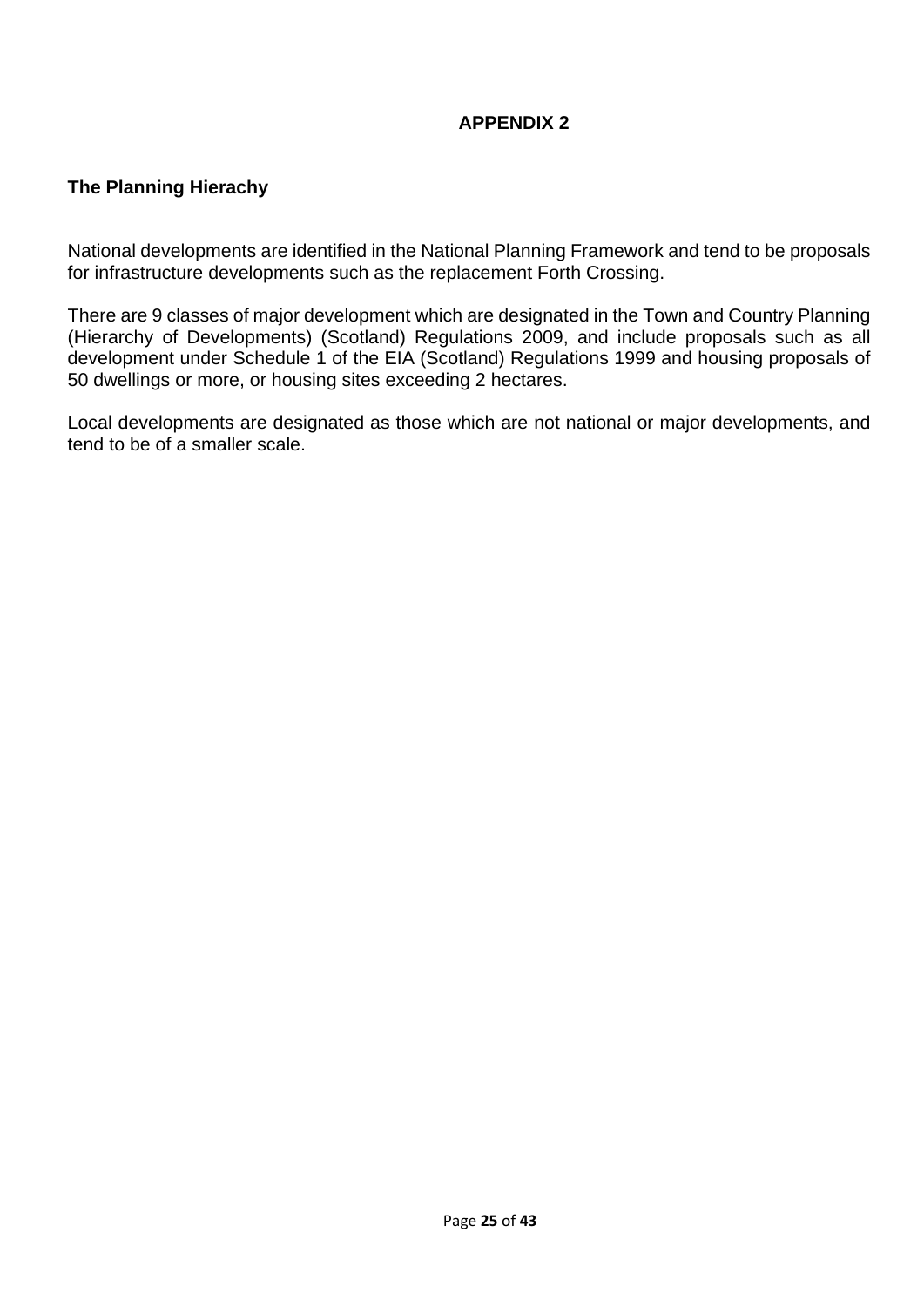# **SECTION 9 – UNDERSTANDING AND ACHIEVING COMMUNITY ENGAGEMENT**

Community engagement is about making sure that people can get involved and take part in a range of ways in the planning, development and delivery of services. It goes further than informing and consulting local people by seeking to enable communities to take an active part in influencing decision making and service delivery.

The Standards for Community Engagement define community engagement as *'Developing and sustaining a working relationship between one or more public body and one or more community group, to help them both to understand and act on the needs or issues that the community experiences'.* 

Community Councils have a vital role to play in community engagement at local level. It is important that Community Councillors are aware of their responsibilities in engaging with their communities and the ways in which to do it. Community Councils must be equipped with the knowledge and have access to the appropriate tools to enable them to wholly represent the views of their community as a result of genuine community engagement activity.

Community Councils ability to undertake effective community engagement depends on the following;

- Understanding what community engagement is and the spectrum of activity within it is central to the ability of Community Councils to engage with their communities effectively and therefore represent their interests.
- Understanding why we need to engage with communities; the legislative and policy context behind it, the benefits to engagement what we want to achieve by engaging with communities.
- Being clear about who to engage with. Community Councils have a defined geographical community however it is important to recognise the different groups and individuals within that.
- Understanding the range of methods and techniques for engaging with communities and how to plan these around the needs of particular groups in the community.

A Community Engagement Toolkit has been developed in West Lothian as a practical resource for anyone that wants more information on how to carry out effective community engagement. This can be used by Community Councils in helping them to plan and carry out community engagement in the ways that suit members of their community. The toolkit is being finalised and will be published on the council's website. A link to the document will be issued to all community council secretaries.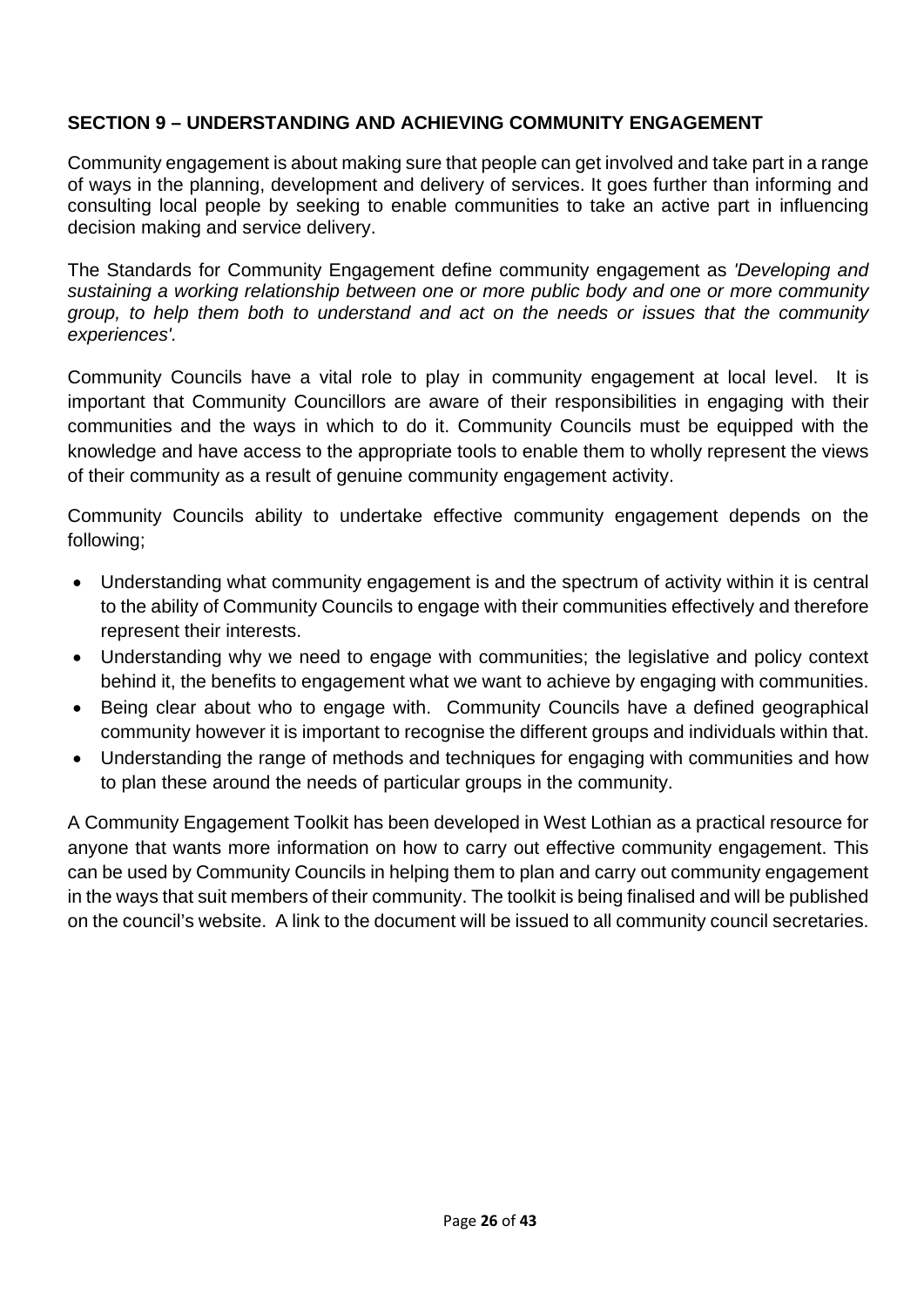# **SECTION 10 - CONSULTING WITH YOUR LOCAL AREA**

You have a responsibility to communicate with all the residents living in your community. You should do this regularly and effectively to be able to claim that you represent their views and needs, and not the personal opinion of community councillors. There are two parts to this duty – seeking their views and keeping them informed of your work as their elected representatives.

This is a positive duty. Fulfilling it will immensely improve the service you give to the community. Here are some examples:-

- Ensure your council is giving you the support you need to fulfil your duty
- Include main contact details in every piece of paper, e-mail, etc., that is issued from your community council. Always invite contact and encourage feedback.
- Create a community council website and publish agendas, minutes, consultations, etc. Contact details should be published on the website to ensure that members of the public can contact the community council easily.
- Collate a Citizens' Panel type circulation list of e-mail addresses for local constituents. Ask for permission to send e-mail bulletins seeking their views on proposals and reporting on actions.
- Display contact details for the community council in public buildings in your area. Include information on what you do and how you can help.
- Secure space in the local news section of the local newspaper. Publicise your work and invite comments.
- Submit articles to the council for publication on its Facebook and Twitter pages.
- Invite the local press to attend your meetings and issue press releases on matters of local interest. Consider appointing a press liaison officer to undertake this role.
- Whenever you have a change of office-bearer, let the council's CCLO know. This will help to ensure that the council's officers are contacting the correct person and avoid important deadlines from being missed.
- Issue a community survey once per year. Ask questions about the community's perception of you, of their community and their quality of life. Ask what they think should be done to improve the area. Find out what their priorities are. Be sure to include questions on the issues that are important to your constituents even if these are not yet fully known.
- Consider shorter, faster surveys on individual issues of significant local importance where timescales permit. The response will be very important in helping you demonstrate how you speak for the community.
- Hold public meetings when there is an issue of significant local importance. Monitor the attendance in terms of whether it representatively reflects the community – age, sex, area of residents, numbers in attendance and so on.
- Place suggestion boxes in prominent, local venues to allow citizens to make comments and/or suggestions on how to tackle a local issue or generally better the community. Always respond to comments left when the person gives contact details. Regularly report comments at community council meetings.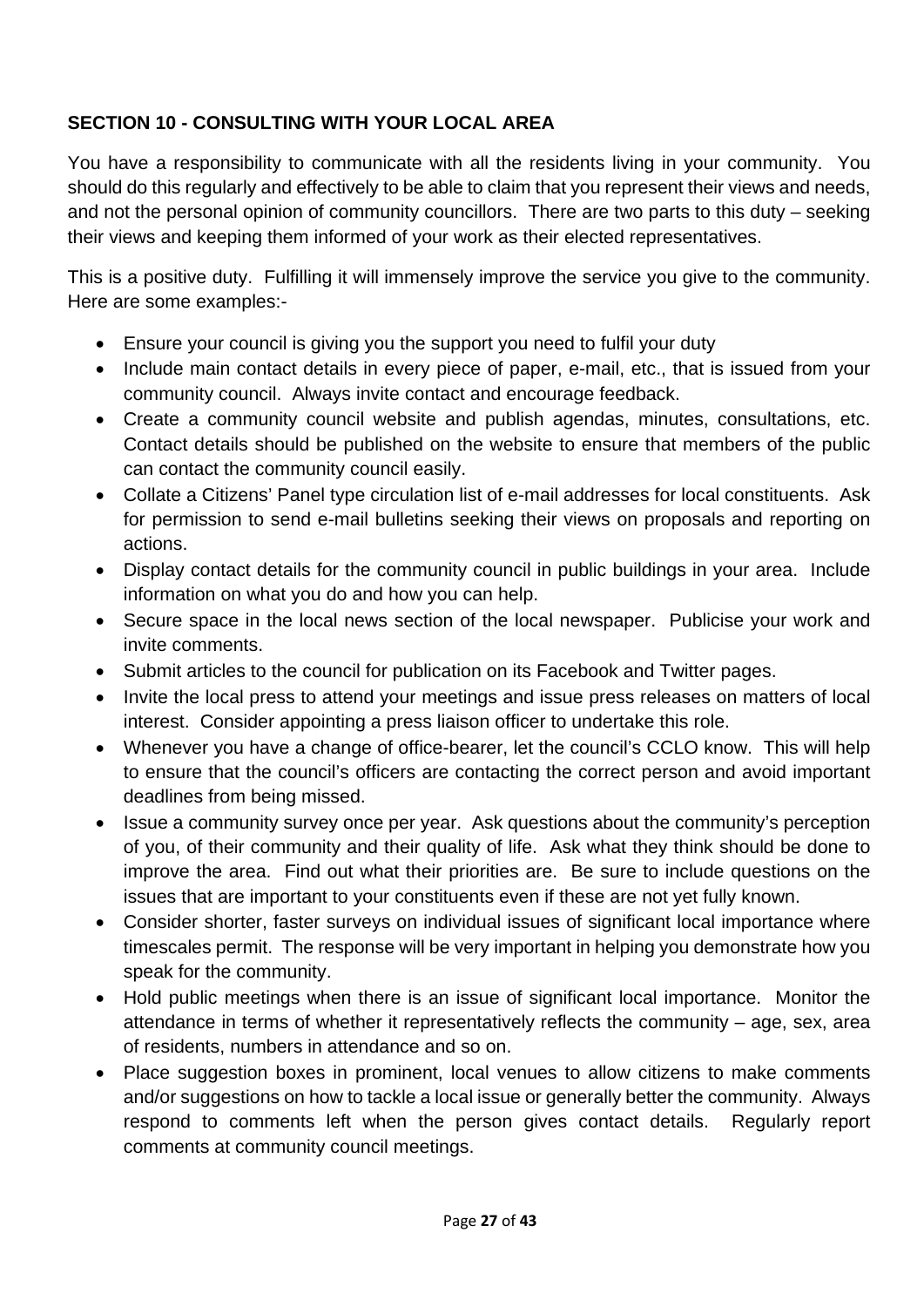- If possible, deliver flyers door to door. This is a great way for community councillors to get to know their constituents and vice versa.
- Word of mouth and informal personal contact is a common practice and has its place. It is the least objective method of discovering the community's views and should not be relied upon wholly when the community council make important decisions

### **Remember**

- Always make it as easy as possible for the public to contact you by publishing a mixture of contact addresses, phone numbers and e-mail details for office-bearers. Do not assume that everyone has computer access – there must alternative contact methods to ensure that the community council is accessible to everyone it represents.
- Always seek comments and opinions from the community.
- Always evaluate your effectiveness
- Never let the personal opinions of individual community councillors replace the views of the community.
- Always adhere to the principles of the Code of Conduct for Community Councillors.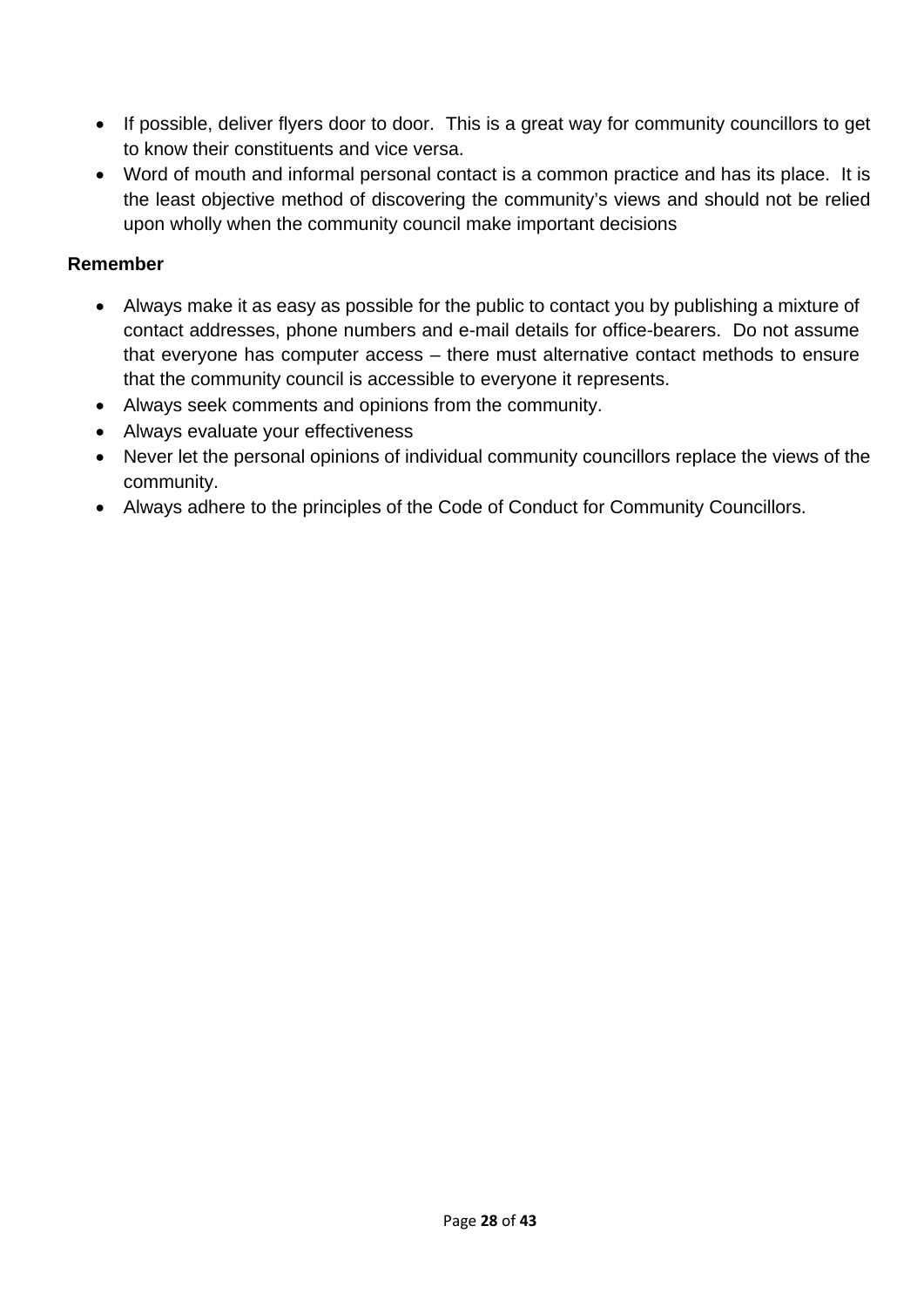# **SECTION 11 - CAMPAIGNING ON THE ISSUES**

Community councils are presented with a large variety of issues and problems. Some will affect a single member of the community and others the entire community and beyond. Your community council must try its best to make a balanced decision on what issues it will tackle and how.

- Start by applying the "community benefit test". Your actions should be directed towards securing the most positive results for the greatest number of local people, so long as the minority does not suffer in the process. When faced with a number of issues, give first and most attention to those that affect the most people and on which you can realistically have a positive effect.
- Begin by gathering information. Decisions made without information, by prejudging the issue or by making assumptions are bad for your community and your reputation. Find out the key points and then find out what local people feel about it.
- Base your community councils position on the views of or the benefit to the majority of citizens.
- Be honest and realistic about whether you can do something about the issue. What influence can you have on the issue and those involved? Can you secure professional advice on technical aspects that will help to make your case? Research the person/organisation you wish to influence? How can you engage with them to reach the desired outcome of the community council?
- Decide what results you want. Be specific. Know why you want each result and exactly how they will meet the conditions about benefit to the community.
- Figure out how to reach those objectives, and monitor your activity. Assess how you can tell when you've achieved your objectives.
- An issue does not need to have only two opposing sides your community council could be an independent mediator bringing both sides together.
- Avoid allowing the community council to become a vehicle for any campaign that is not the evident will of the majority of the community council. When that is established, maintain that position and do not let your community council become the venue for constant debate about the issues merits. Single issues should not be allowed to overwhelm your meetings.
- When you have determined the official position of your community council on an issue, you should not alter it unless there is a material change in circumstances or evidence.
- A community councillor who becomes publicly associated with a particular position in a way that may be seen to prejudice the community council on an issue must declare an interest to the community council and take no part in the activity associated with it.
- You may choose to appoint a special committee to co-ordinate action on a particular issue with appropriate delegated authority. Make sure the committee has a clear remit and set clear instructions on what it can and cannot do without prior approval of the whole community council.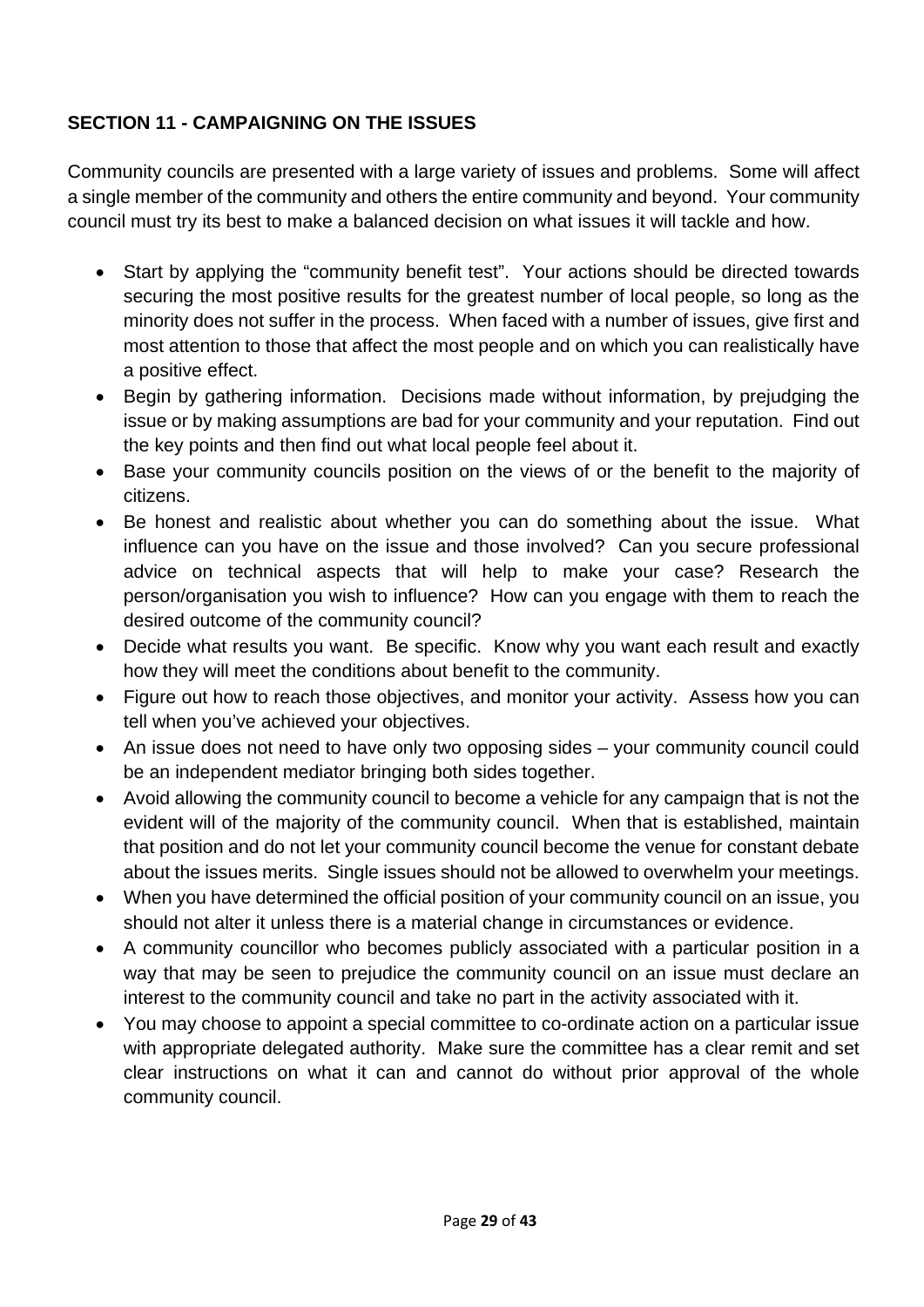# **SECTION 12 - REPRESENTING YOUR COMMUNITY**

Communities want to see how their views are being reflected in the decisions made on their behalf by community councils. This can be achieved in a number of ways:-

- **Minutes**  should accurately reflect the business at the meeting and the decision that was reached. This decision should be made on the basis of community opinion (evidenced where possible) to clearly show both the local community and other outside bodies, such as the local council, that the community have been consulted, listened to and that the views accurately reflected.
- **Meetings** this is the clearest way for community council to share the known views of the community and to demonstrate to those in attendance that they are being listened to.
- **Public meeting called for a specific purpose** will again demonstrate that the public are being listened to and consulted on their concerns and that where appropriate, action is being taken on their behalf.
- **Attendance by community councillors at other meetings** attendance at meetings should be recorded in the minute where community councillors have attended on behalf of their community. Issues/opinions expressed by the community councillor should be reported back to the community via the community council minutes.
- **Newsletters/Public Notices** these are a good means of engaging and sharing information. They are also a good way of gathering local views and identifying how local views have helped to shape the view of the community council.
- **Membership** encourage membership from across the geographical community council area reflecting the make-up of the community it represents.
- **Communication Channels** a community council should make sure that it has the communication channels in place to pass on local opinion to decision makers. These are usually established by public sector organisations who are required to consult/engage with the community but such channels may not have been set up between local groups where the representation of a local opinion is just as important. Examples of communication media include notice boards, local shops, suggestion boxes, the internet, etc.
- **Consultation** it is important for community councils to represent local views through various mechanisms including consultations where possible.
- **Availability of Information** all community council information produced should be available as widely as possible and easily accessible. It is important that the community council seeks out the most effective ways to engage with the residents. Members of the public can inform the community council of points which they would like to be discussed and make their views know.
- **Establishing Views** community councillors should canvass local opinion but be careful not to be perceived as orchestrating campaigns unless endorsed by the community. Community councils are aware that it is often only a vocal minority who make representations. The community council should seek to represent the views of the whole community.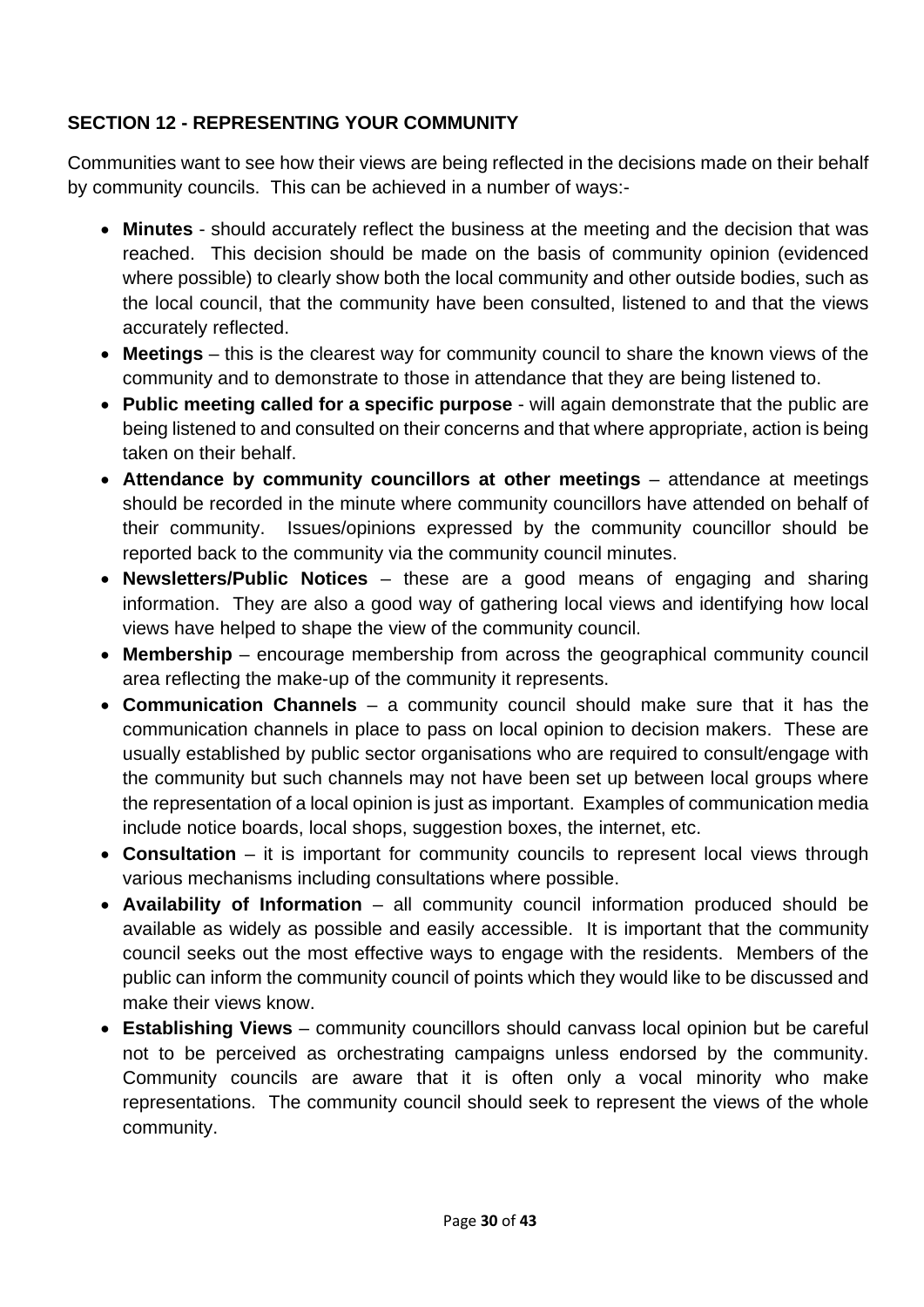# **SECTION 13 - IMPROVING AND ENCOURAGING YOUTH MEMBERSHIP**

A community council's primary function is to ascertain and express the views of the community they seek to represent and based on these views take appropriate action. It is important that all sections of the community are properly represented and have the opportunity to participate in the local democratic process. This includes young people.

Ever since they were established, many community councils have struggled to attract and sustain the involvement of young people. Research carried out by the then Association of Community Councillors in Scotland a number of years ago showed that the average age of community councillors in Scotland was around 58 years old.

Article 12 in the United National Convention for the Rights of the Child states that young people who are capable of forming their views should have the right to express these views freely. The inclusion of youth members on community councils provides equal opportunities for young people in local democratic decisions through community councils.

In recognition of this and to allow young people to become fully involved in the work of community councils, the council extended its scheme in 2005 to allow 2 youth members per community council. This practice was continued in the 2009 scheme. It remains in the new 2015 scheme although the maximum number of youth members per community council has been increased to 4.

Youth members must be aged between 14-16. They will be asked to provide evidence of their home address to the Returning Officer as their details will not necessarily appear in the electoral register.

Youth members have full voting rights and can hold an office-bearers position. The only exception to this is the post of treasurer which must be filled by a member aged 18 or over due to banking restrictions.

Youth members are in addition to the membership numbers and count towards the quorum for a meeting.

A separate nomination pack is available for youth members.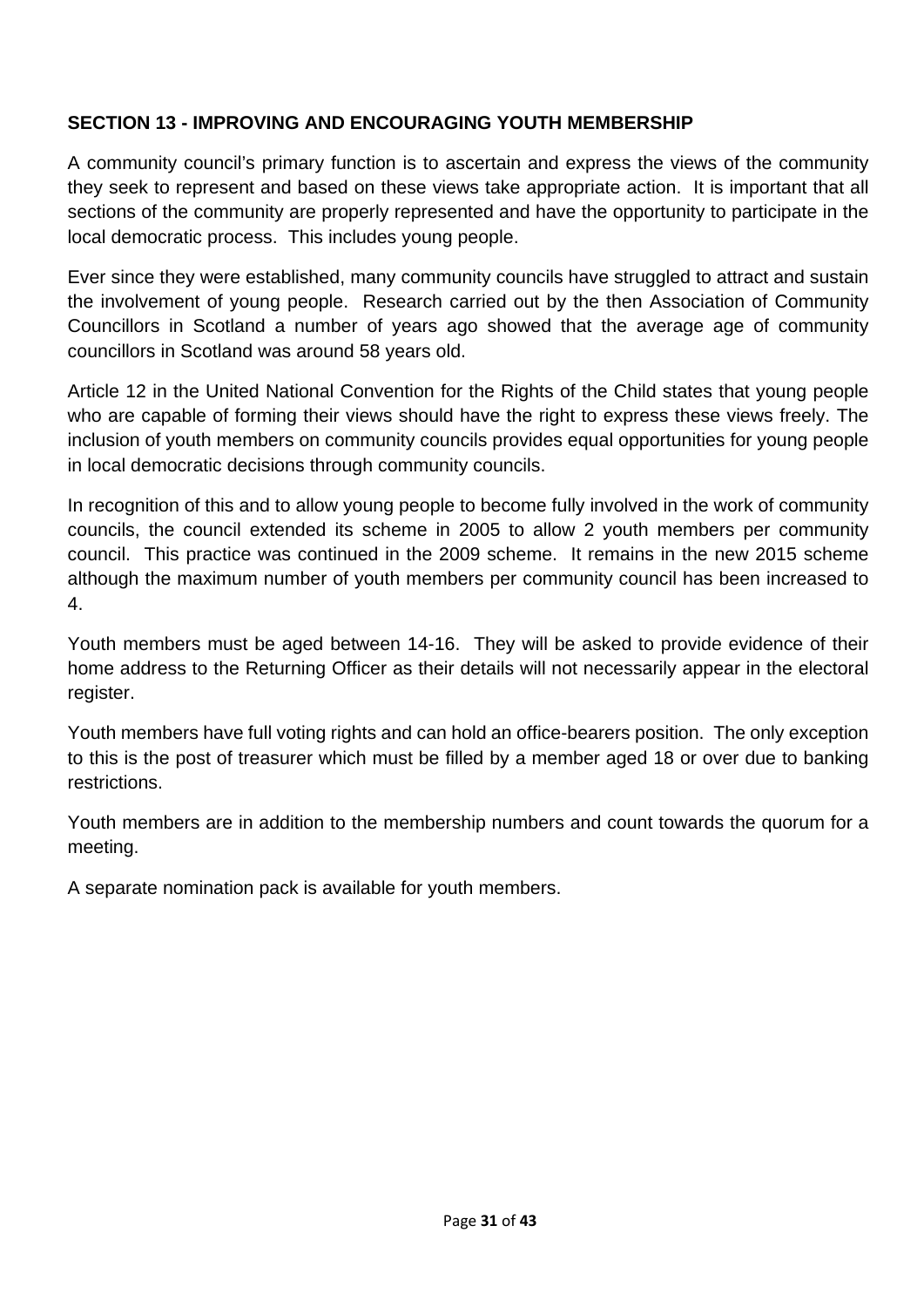# **SECTION 14 - TRAINING AND DEVELOPMENT OF COMMUNITY COUNCILLORS**

Annual questionnaires will be issued to all community councils to identify their training needs to ensure that the training being offered is relevant to their needs. General community council training will be organised for community councillors on subjects where demand is shown.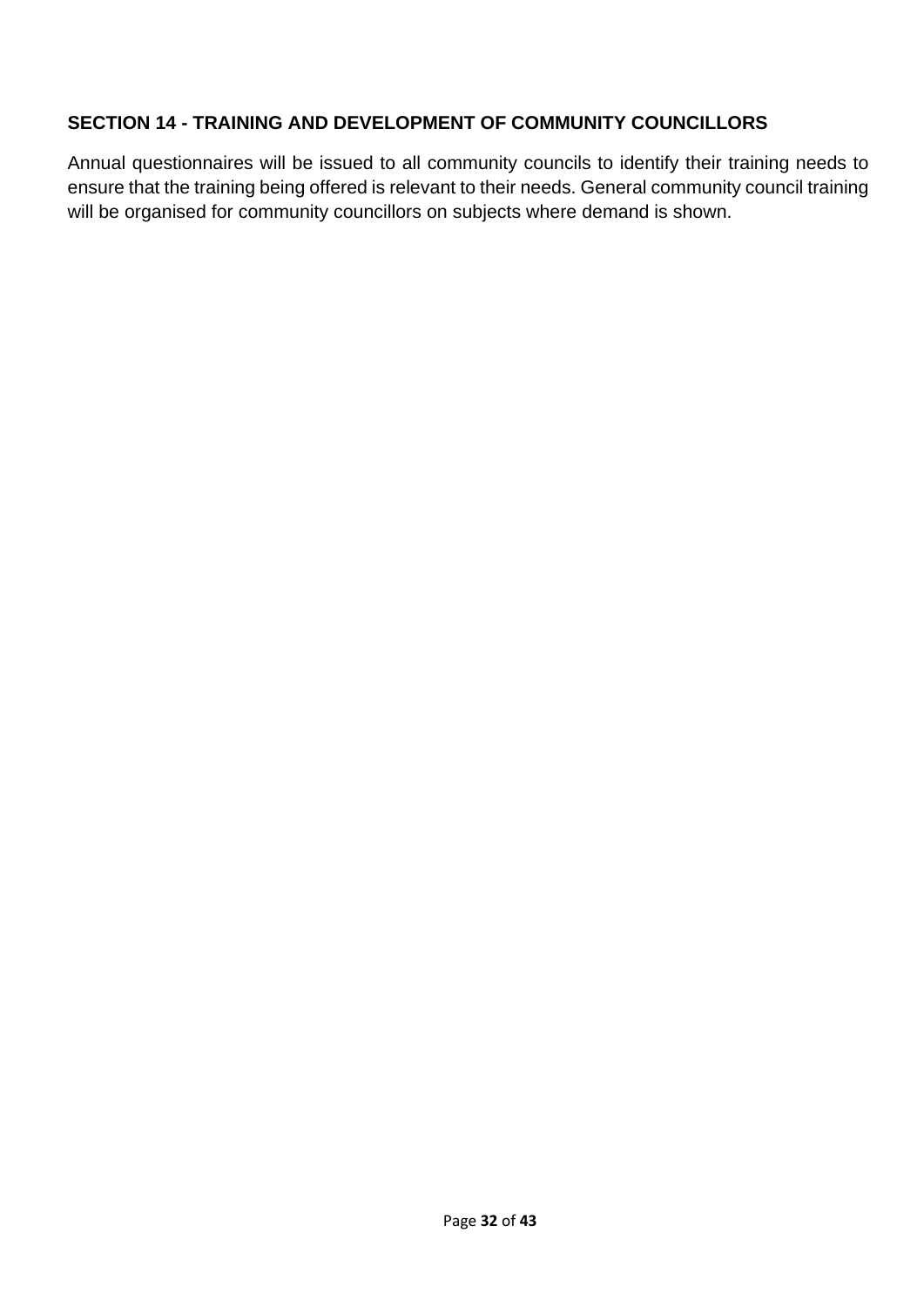# **SECTION 15 – JOINT FORUM OF COMMUNITY COUNCILS IN WEST LOTHIAN**

The Joint Forum of Community Councils in West Lothian was set up in 2018. The aims of the Forum are:-

- To share knowledge and experience on subjects of common interest.
- To formulate questions for the Council's Policy, Development and Scrutiny Panels (PDSPs) and to influence community planning decisions.

Membership of the Joint Forum is open to all community councils in West Lothian. Each community council has one vote at Joint Forums meetings regardless of how many representatives from their membership are in attendance at meetings.

All community councils are encouraged to get involved with the Joint Forum and ensure it is providing services appropriate to the needs of the community councils it represents.

Information on meetings of the Executive, Sub-Groups, etc. can all be found on their website at [www.westlothiancc.com](http://www.westlothiancc.com/)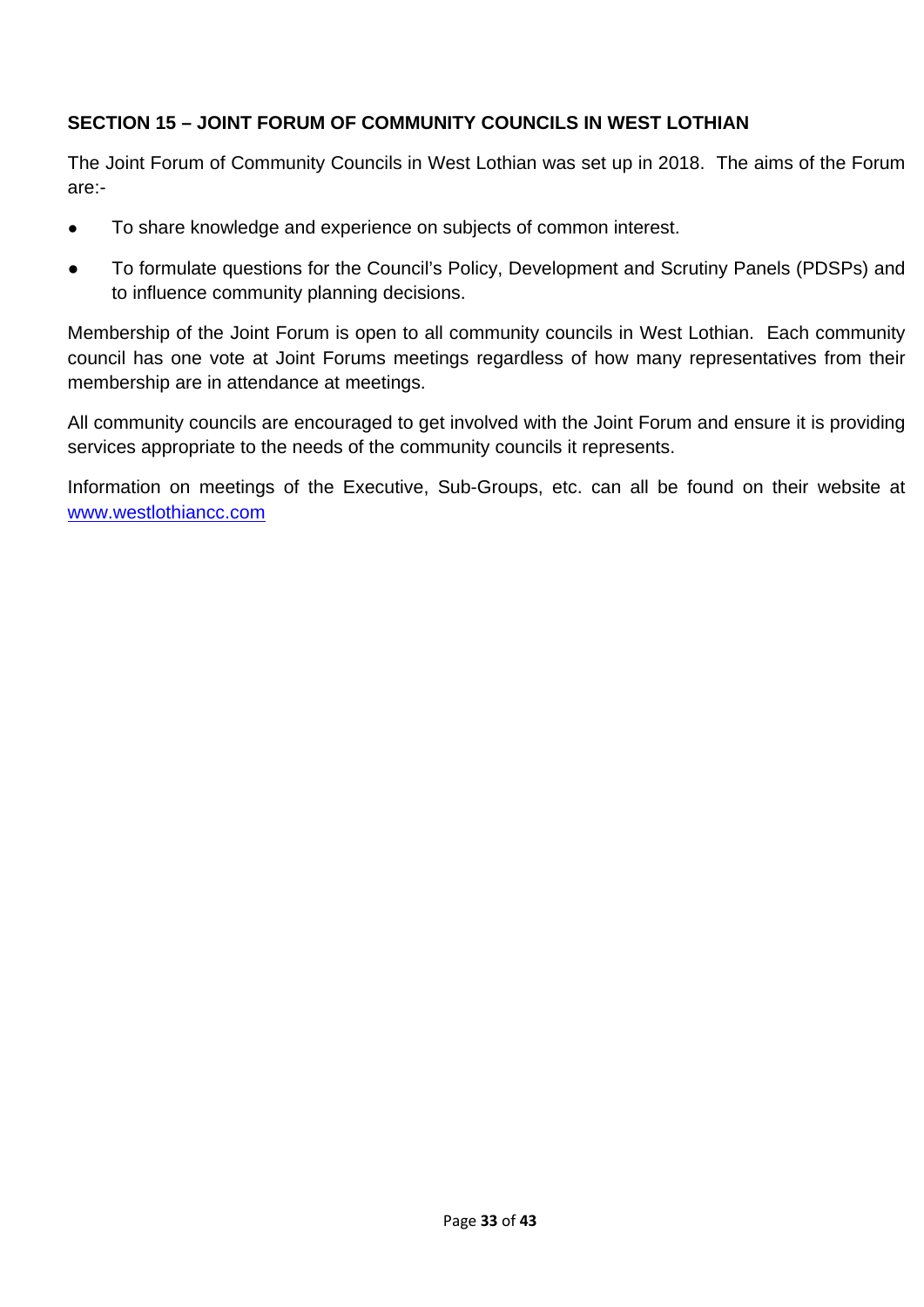# **SECTION 16 - EQUALITY AND DIVERSITY**

### 1. **Introduction**

The purpose of this document is to make clear:

- Why Community Councils need to be aware of the general responsibilities relating to the Equality Act (2010); and
- How they can play a significant part in promoting and supporting equality in the community.

### 2. **Background**

The Equality Act (2010) legally protects people from discrimination in the workplace and in wider society. It replaced previous anti-discrimination laws (Sex Discrimination Act (1975); Race Relations Act (1976); Disability Discrimination Act (1995)) with a single Act, making the law easier to understand and strengthening protection in some situations. It sets out the different ways in which it's unlawful to treat someone.

The Act was amended to include the [public sector equality duty](http://www.legislation.gov.uk/ukpga/2010/15/contents) in April 2011 – this is often referred to as the general duty. The public sector equality duty states that Scottish public authorities must have 'due regard' to the need to eliminate unlawful discrimination, advance equality of opportunity and foster good relations.

The main purpose of a Community Council is to find out the views of their community and clearly express them to the Local Authority and other relevant public organisations. Some also find themselves involved in fundraising, organising community projects and other such activities. Community Councils therefore have both a responsibility to ensure that they represent all within their community irrespective of protected characteristics. Community Councils must act in accordance with the Equality Act (2010).

### 3. **Equality Act (2010)**

The Equality Act (2010) outlines following characteristics are protected characteristics: age; disability: gender reassignment; marriage and civil partnership; pregnancy and maternity; race; religion or belief; sex; sexual orientation.

Under the Act people are not allowed to discriminate, harass or victimise another person because they have any of the protected characteristics. There is also protection against discrimination where someone is perceived to have one of the protected characteristics or where they are associated with someone who has a protected characteristic. The definitions of each of the protected characteristics can be found below:

### 3.1 Age

This protected characteristic refers to a person belonging to a particular age (e.g. 32 year olds) or range of ages (e.g. 18 - 30 year olds).

#### 3.2 Disability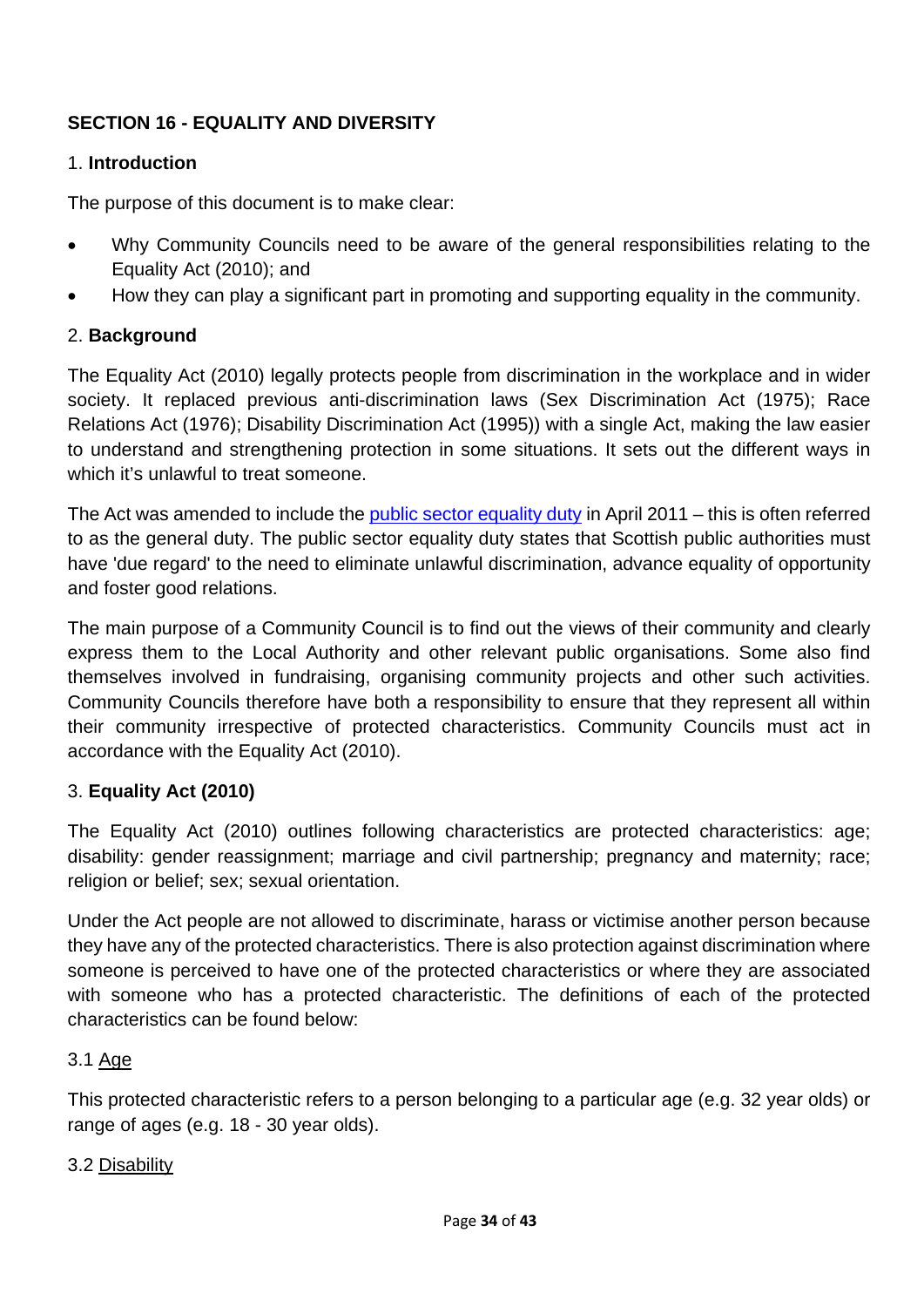A person has a disability if s/he has a physical or mental impairment which has a substantial and long-term adverse effect on that person's ability to carry out normal day-to-day activities.

# 3.3 Gender Reassignment

A person has the protected characteristic of gender reassignment if the person is proposing to undergo, is undergoing, or has undergone a process (or part of a process) for the purpose of reassigning the person's sex by changing physiological or other attributes of sex.

## 3.4 Marriage or Civil Partnership

A person has the protected characteristic of marriage and civil partnership if the person is married or is a civil partner. In Scotland marriage is no longer restricted to a union between a man and a woman but now includes a marriage between same-sex couples. Same-sex couples can also have their relationships legally recognised as 'civil partnerships'. Civil partners must not be treated less favourably than married couples.

### 3.5 Pregnancy or Maternity

Pregnancy is the condition of being pregnant or expecting a baby. Maternity refers to the period after the birth, and is linked to maternity leave in the employment context. In the non-work context, protection against maternity discrimination is for 26 weeks after giving birth, and this includes treating a woman unfavourably because she is breastfeeding.

# 3.6 Race

Race refers to a group of people defined by their race, colour, and nationality (including citizenship) ethnic or national origins.

### 3.7 Religion or Belief

Religion has the meaning usually given to it but belief includes religious and philosophical beliefs including lack of belief (e.g. Atheism). Generally, a belief should affect your life choices or the way you live for it to be included in the definition.

### 3.8 Sex

Sex refers to how an individual identifies as a man or a woman.

### 3.9 Sexual Orientation

Sexual orientation refers to whether a person's sexual attraction is towards their own sex, the opposite sex or to both sexes.

# 4. **Community Councils and Equality**

There are various ways in which community councils can support and promote equality and diversity. Some key examples include: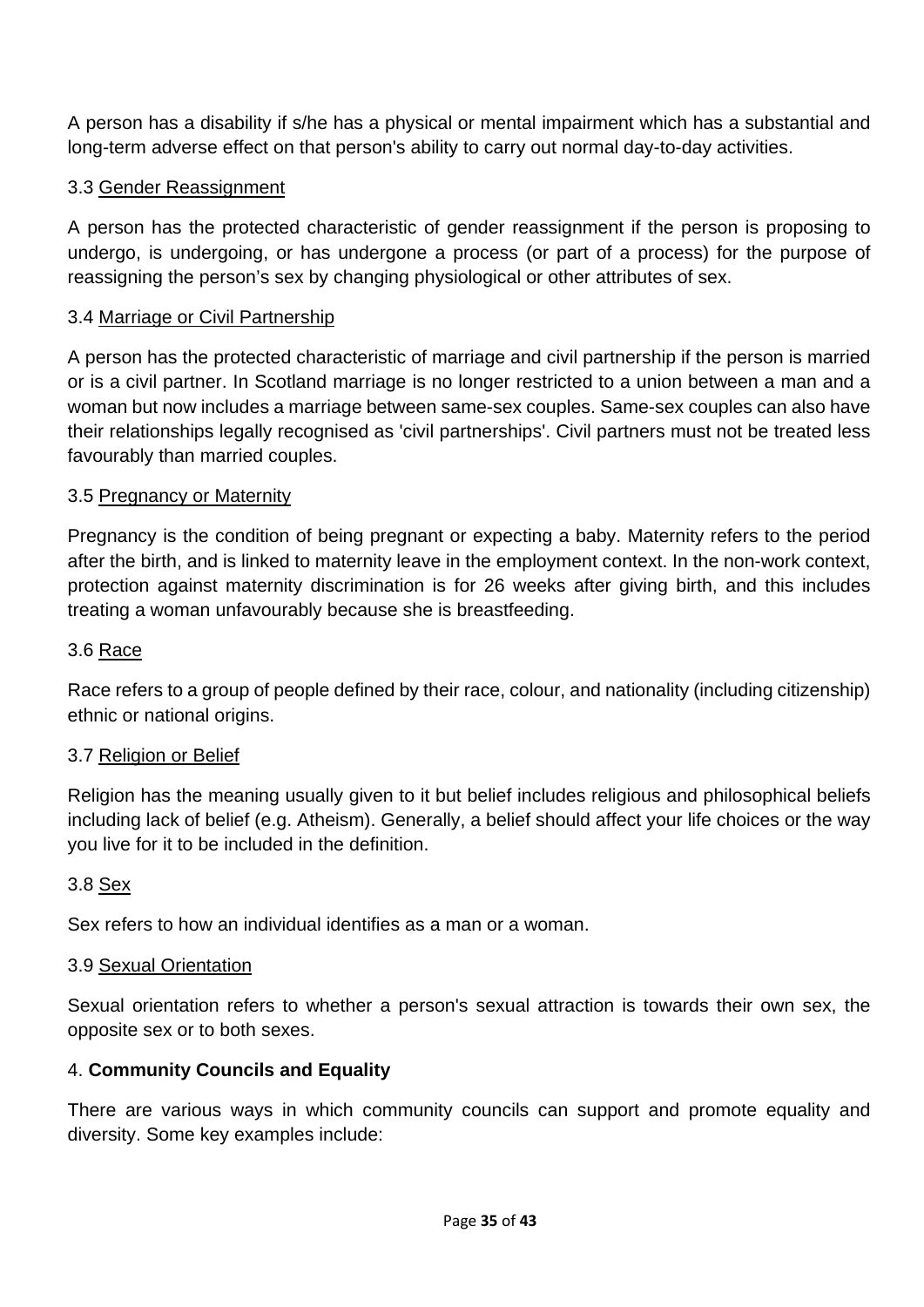• Find out about the population make-up of the area – for example how many people of different races or with disabilities live in the area? Is the work of the community council taking this diversity into account?

• Ensure that any advertising or promotions for the Community Council are inclusive to all, and that meetings take place in accessible buildings at times that are as inclusive as possible.

• You may need to make a particular effort to hear from or engage 'hard-to reach' groups – help to do this is likely to be available from your community council liaison officer or from Voluntary Sector Gateway West Lothian.

• If organising or participating in local events in partnership with community groups, you may want to include West Lothian Council supported Equality Forums (further details at 5.3).

Act in an inclusive manner when inviting speakers from community groups to discuss difficulties they are experiencing in the community with the community council.

• Make it clear that the community council will not support any discrimination, harassment or victimisation.

# 5. **Further Information**

Further information or guidance in relation to equality and diversity is available from the following sources:

# 5.1 Equality and Human Rights Commission

This is the national, independent organisation responsible for ensuring that organisations comply with equality and diversity legislation and guidance:

<http://www.equalityhumanrights.com/about-us/devolved-authorities/commission-scotland>

# 5.2 Equality Advisory Service

The Equality Advisory Service provides information and guidance to individuals on their rights and responsibilities in relation to equality and discrimination issues:

<http://www.equalityadvisoryservice.com/>

# 5.3 West Lothian Equality Forums

The Forums exist to promote equality and good relations within the community. Forums are supported at the moment in relation to disability, ethnicity and women's inequality. A young people's LGBT group and a Faith Network, bringing representatives of different faiths in West Lothian together, are also supported.

For further information please contact E: [diversity@westlothian.gov.uk](mailto:diversity@westlothian.gov.uk)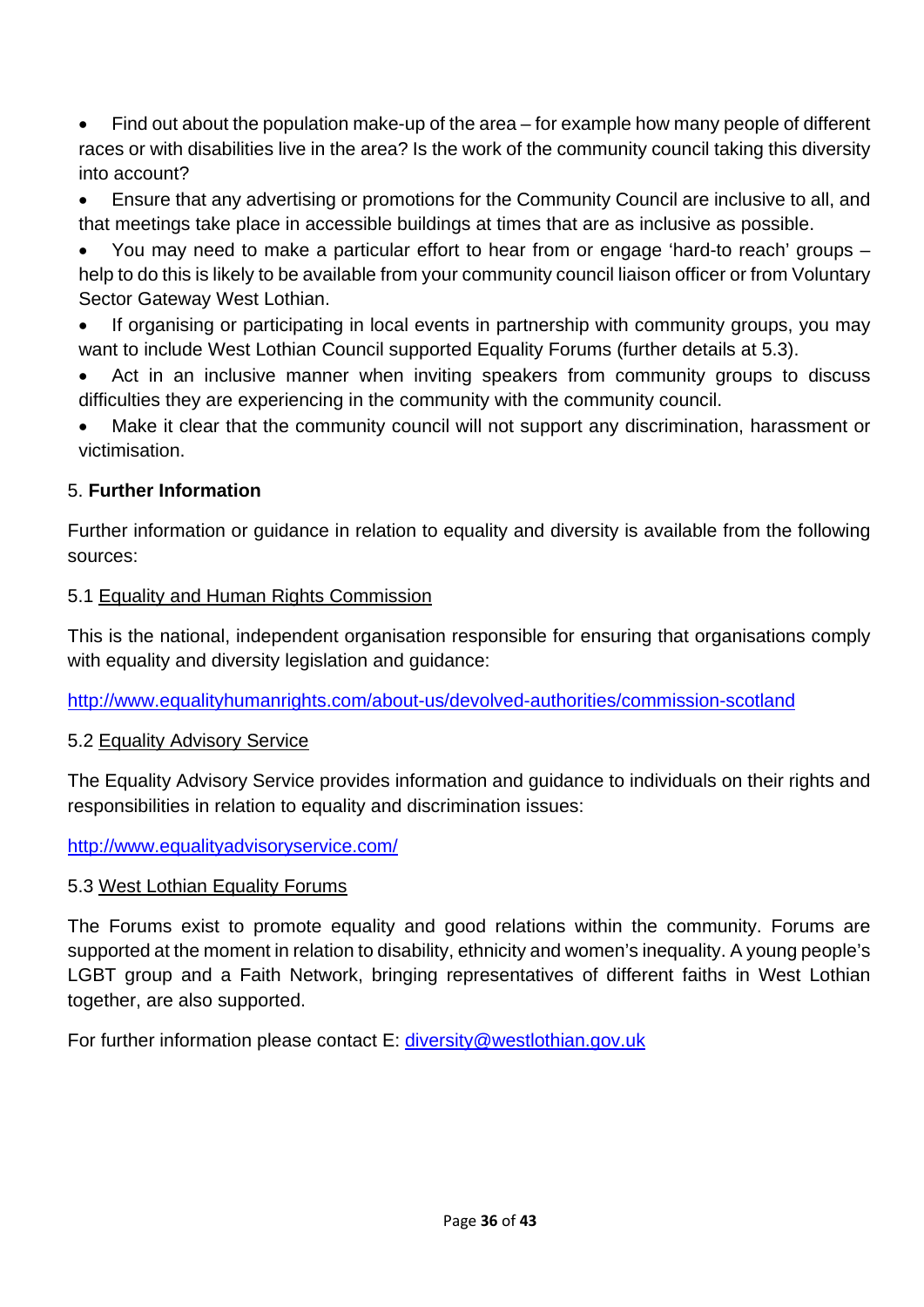# **SECTION 17 – NOMINATION FORMS**

See following pages.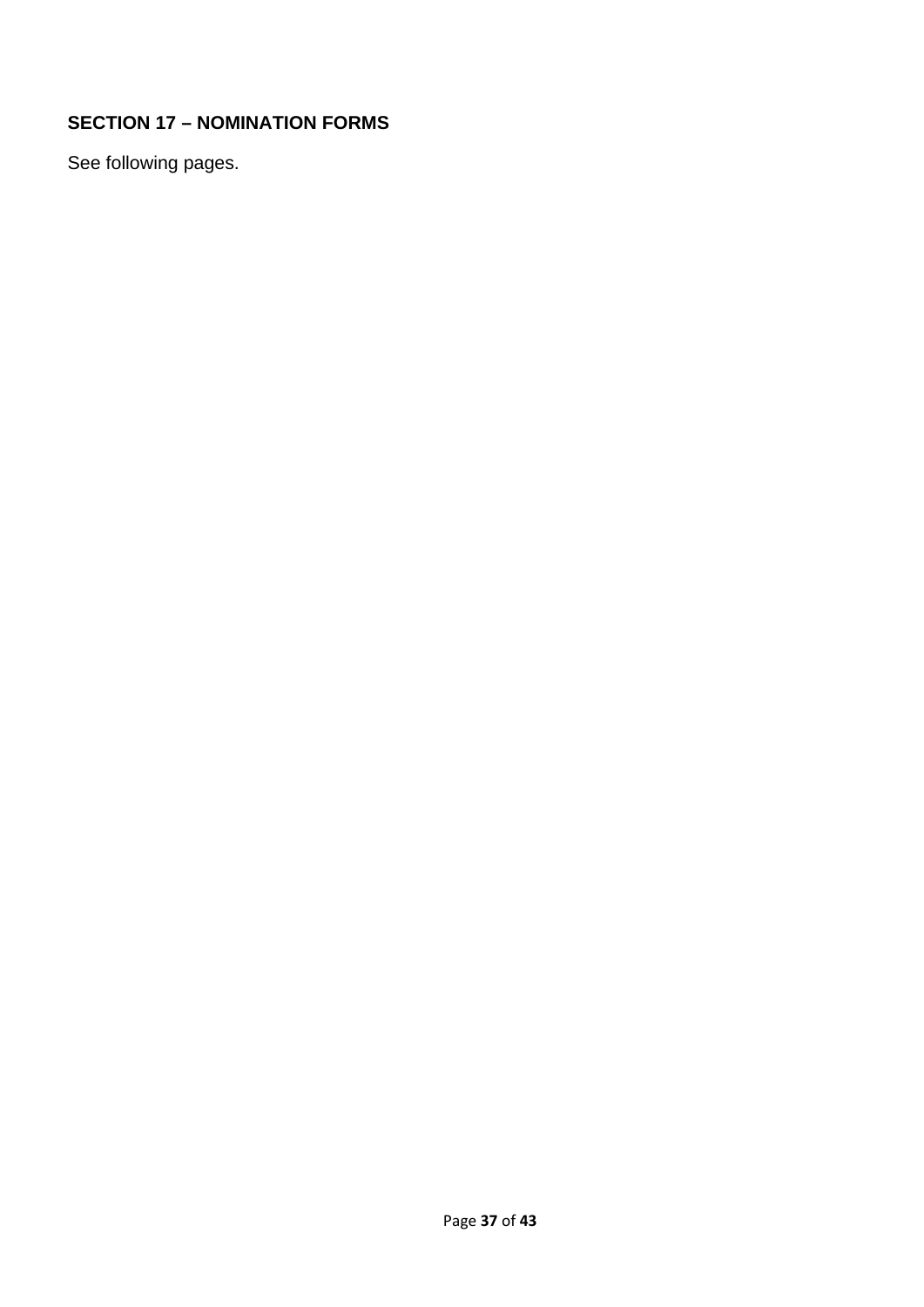

# **NOMINATION FOR ELECTION TO**

**……………………………………………………………………………………..COMMUNITY COUNCIL**

| <b>CANDIDATE</b> |                  |                                       |                                                                                     |
|------------------|------------------|---------------------------------------|-------------------------------------------------------------------------------------|
| <b>FULL NAME</b> | <b>REGISTER)</b> | ADDRESS AND POSTCODE (AS ON ELECTORAL | <b>ELECTORAL</b><br><b>REGISTRATION</b><br><b>NUMBER</b> (i.e.<br><b>LVL1E 123)</b> |
|                  |                  |                                       |                                                                                     |
| TEL. NO:         |                  | E-MAIL:                               |                                                                                     |

| <b>PROPOSER</b>  |                  |                                                                    |                                                                                     |
|------------------|------------------|--------------------------------------------------------------------|-------------------------------------------------------------------------------------|
| <b>FULL NAME</b> | <b>SIGNATURE</b> | <b>ADDRESS AND POSTCODE</b><br>(AS ON ELECTORAL<br><b>REGISTER</b> | <b>ELECTORAL</b><br><b>REGISTRATION</b><br><b>NUMBER</b> (i.e.<br><b>LVL1E 456)</b> |
|                  |                  |                                                                    |                                                                                     |

| <b>SECONDER</b>  |                  |                                                                     |                                                                                     |
|------------------|------------------|---------------------------------------------------------------------|-------------------------------------------------------------------------------------|
| <b>FULL NAME</b> | <b>SIGNATURE</b> | <b>ADDRESS AND POSTCODE</b><br>(AS ON ELECTORAL<br><b>REGISTER)</b> | <b>ELECTORAL</b><br><b>REGISTRATION</b><br><b>NUMBER</b> (i.e.<br><b>LVL1E 789)</b> |
|                  |                  |                                                                     |                                                                                     |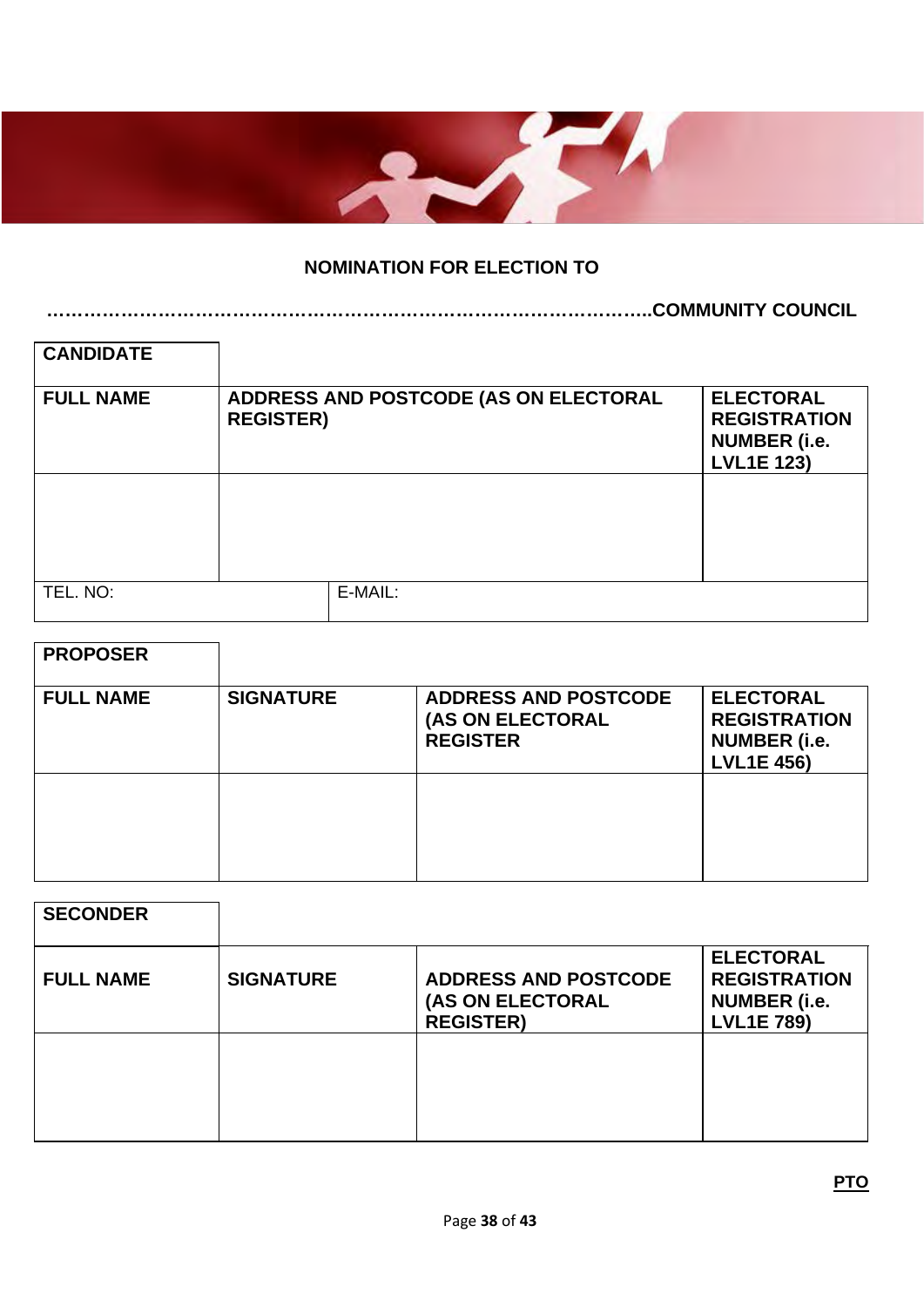#### **DECLARATION (TO BE COMPLETED BY CANDIDATE)**

I CONSENT TO BEING NOMINATED AND IF ELECTED I ACCEPT OFFICE AS A COMMUNITY COUNCILLOR. I UNDERSTAND THAT MY DETAILS WILL BE RETAINED BY WEST LOTHIAN COUNCIL AND USED BY THEM TO CONTACT ME ON COMMUNITY COUNCIL BUSINESS IN ACCORDANCE WITH THEIR PUBLISHED PRIVACY NOTICE.

I AGREE THAT MY CONTACT DETAILS CAN BE GIVEN TO WITH THE COMMUNITY COUNCIL SECRETARY TO ENSURE THEY ARE ABLE TO SHARE COMMUNITY COUNCIL DOCUMENTATION WITH ME.

I ACKNOWLEDGE THAT IF APPOINTED AS A COMMUNITY COUNCIL OFFICE-BEARER, IT IS ESSENTIAL THAT I CAN BE CONTACTED BY MEMBERS OF THE COMMUNITY REGARDING COMMUNITY COUNCIL BUSINESS.

I AGREE THAT IF APPOINTED AS AN OFFICE-BEARER, WEST LOTHIAN COUNCIL WILL BE ENTITLED TO USE AND PUBLISH MY NAME AND CONTACT DETAILS (EXCLUDING EX-DIRECTORY TELEPHONE NUMBERS AND E-MAIL ADDRESSES, EXCEPT WITH MY CONSENT) TO PROVIDE A POINT OF CONTACT WITH THE COMMUNITY COUNCIL, TO PRODUCE COMMUNITY COUNCIL CONTACT LISTS IN COMPUTERISED OR PRINT FORM, OR FOR PUBLICATION ON THE INTERNET ON THE COUNCIL'S WEBSITE.

**Signature** 

Date

Return form to:- Returning Officer (Community Councils) c/o Legal Services West Lothian Civic Centre Howden South Road **Livingston** EH54 6FF

Notes -

- (i) Electoral registers may be available to view in main council offices. Where this is not possible, the Electoral Registration Office can provide you with your electoral register number if you call them on 0131 344 2500. Alternatively, the electoral registration details can be verified by WLC upon receipt of your form.
- (ii) If you require any assistance in completing the form, please contact the Community Council Liaison Officer by emailing [community.councils@westlothian.gov.uk](mailto:community.councils@westlothian.gov.uk) or by calling 01506 281609.
- (iii) The names and addresses of the proposer and seconder must appear in the same community council area as the candidate (i.e. candidates from Armadale must have their forms proposed and seconded by registered electors from Armadale).

For official use only

| Date<br>Nomination<br>Received | Time<br>Received | Initials of<br>Receiving<br>Officer | Valid/Invalid |
|--------------------------------|------------------|-------------------------------------|---------------|
|                                |                  |                                     |               |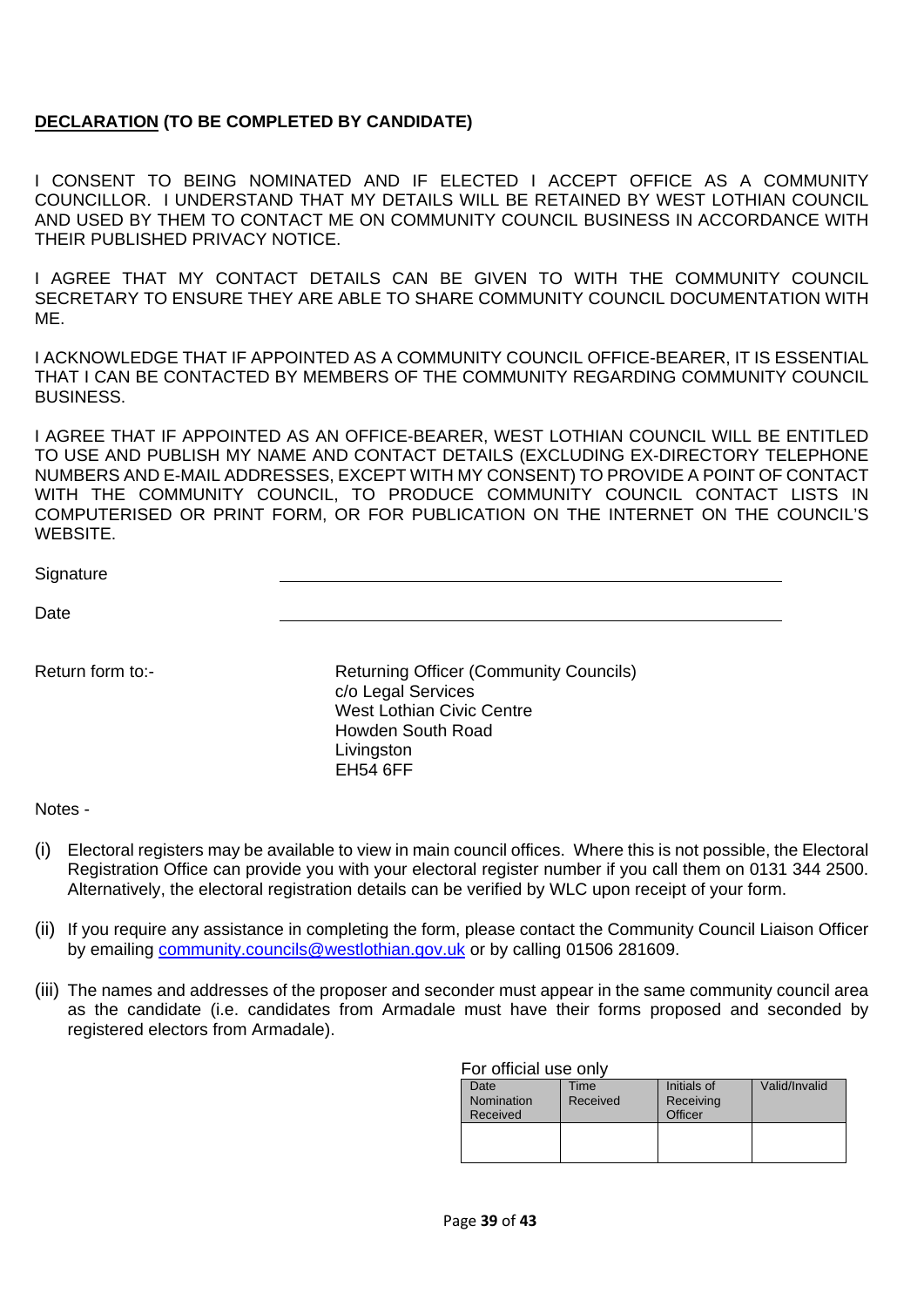

#### **NOMINATION FOR CO-OPTION TO**

**……………………………………………………………………………………..COMMUNITY COUNCIL**

**FULL NAME OF CANDIDATE ADDRESS AND POSTCODE (AS ON ELECTORAL REGISTER) ELECTORAL REGISTRATION NUMBER (i.e. LVL1E 123)** TEL. NO: E-MAIL: **DATE OF MEETING WHERE YOUR CO-OPTION WAS APPROVED BY AT LEAST 2/3RDS OF THE VOTING MEMBERS PRESENT**

#### **DECLARATION**

I CONSENT TO BEING NOMINATED AND IF ELECTED I ACCEPT OFFICE AS A COMMUNITY COUNCILLOR. I UNDERSTAND THAT MY DETAILS WILL BE RETAINED BY WEST LOTHIAN COUNCIL AND USED BY THEM TO CONTACT ME ON COMMUNITY COUNCIL BUSINESS IN ACCORDANCE WITH THEIR PUBLISHED PRIVACY NOTICE.

I AGREE THAT MY CONTACT DETAILS CAN BE GIVEN TO WITH THE COMMUNITY COUNCIL SECRETARY TO ENSURE THEY ARE ABLE TO SHARE COMMUNITY COUNCIL DOCUMENTATION WITH ME.

I ACKNOWLEDGE THAT IF APPOINTED AS A COMMUNITY COUNCIL OFFICE-BEARER, IT IS ESSENTIAL THAT I CAN BE CONTACTED BY MEMBERS OF THE COMMUNITY REGARDING COMMUNITY COUNCIL **BUSINESS** 

I AGREE THAT IF APPOINTED AS AN OFFICE-BEARER, WEST LOTHIAN COUNCIL WILL BE ENTITLED TO USE AND PUBLISH MY NAME AND CONTACT DETAILS (EXCLUDING EX-DIRECTORY TELEPHONE NUMBERS AND E-MAIL ADDRESSES, EXCEPT WITH MY CONSENT) TO PROVIDE A POINT OF CONTACT WITH THE COMMUNITY COUNCIL, TO PRODUCE COMMUNITY COUNCIL CONTACT LISTS IN COMPUTERISED OR PRINT FORM, OR FOR PUBLICATION ON THE INTERNET ON THE COUNCIL'S WEBSITE.

**Signature** 

**Date** 

**PTO**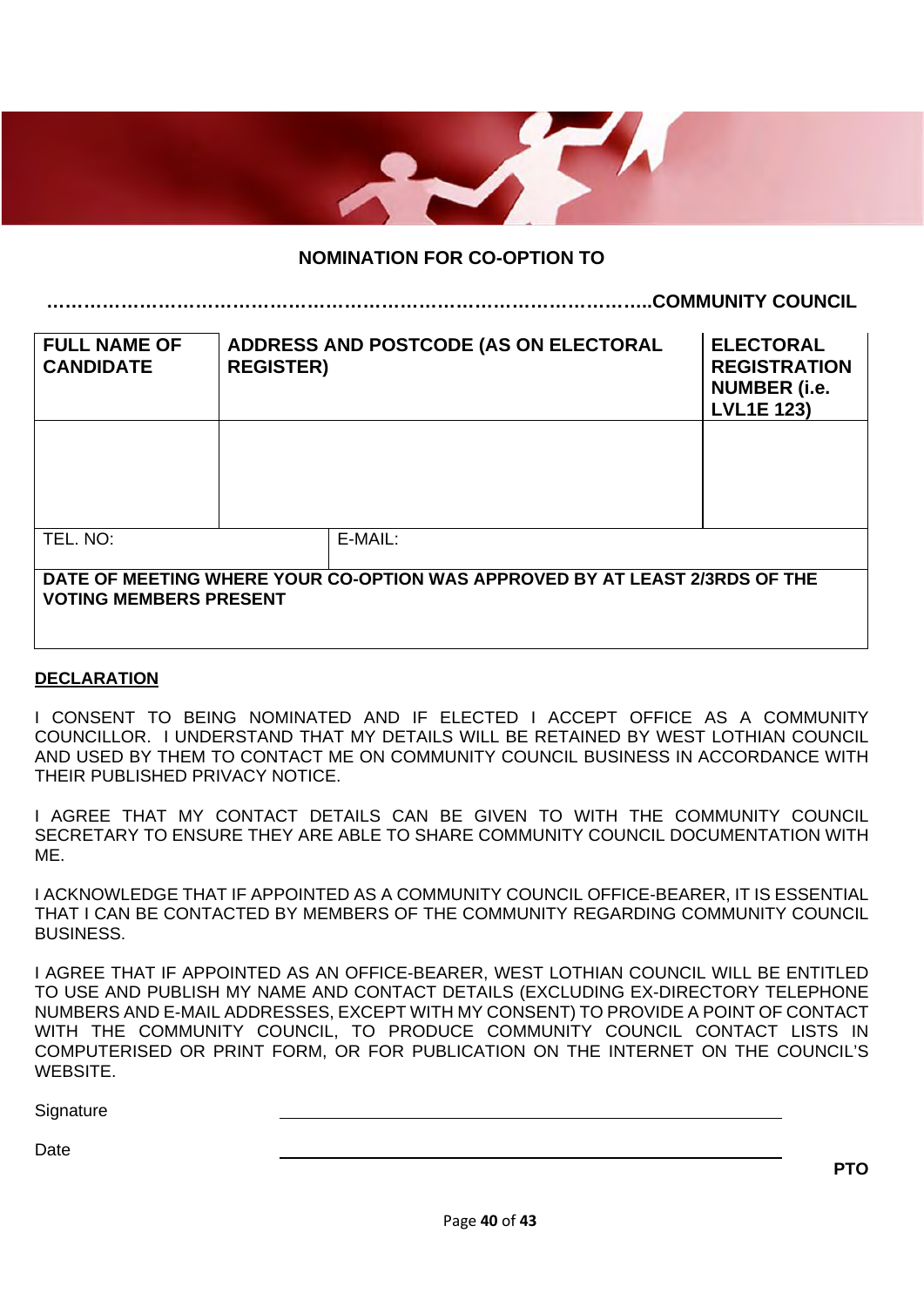Return form to:- Returning Officer (Community Councils) c/o Legal Services West Lothian Civic Centre Howden South Road Livingston EH54 6FF

#### Notes -

- (i) Electoral registers may be available to view in main council offices. Where this is not possible, the Electoral Registration Office can provide you with your electoral register number if you call them on 0131 344 2500. Alternatively, the electoral registration details can be verified by WLC upon receipt of your form.
- (ii) If you require any assistance in completing the form, please contact the Community Council Liaison Officer by emailing [community.councils@westlothian.gov.uk](mailto:community.councils@westlothian.gov.uk) or by calling 01506 281609.
- (iii) The names and addresses of the proposer and seconder must appear in the same community council area as the candidate (i.e. candidates from Armadale must have their forms proposed and seconded by registered electors from Armadale).

#### For official use only

| .          |                      |             |               |
|------------|----------------------|-------------|---------------|
| Date       | <b>Time Received</b> | Initials of | Valid/Invalid |
| Nomination |                      | Receiving   |               |
| Received   |                      | Officer     |               |
|            |                      |             |               |
|            |                      |             |               |
|            |                      |             |               |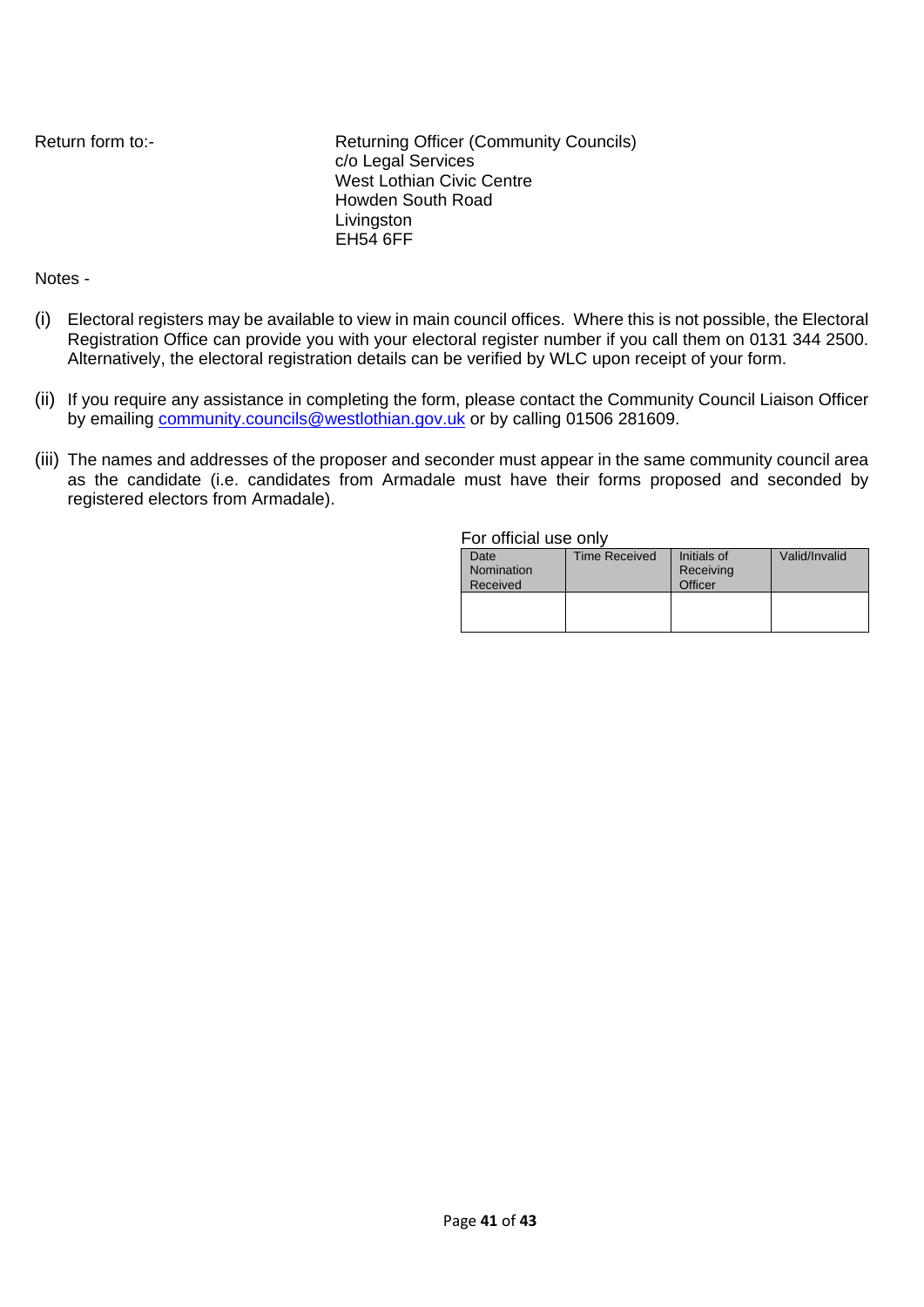

# **COMMUNITY COUNCIL YOUTH MEMBER NOMINATION FORM**

| Name:           |  |
|-----------------|--|
| *Address:       |  |
| Postcode:       |  |
| Tel. No:        |  |
| E-mail:         |  |
| *Date of birth: |  |
| Your signature: |  |
| Today's date:   |  |